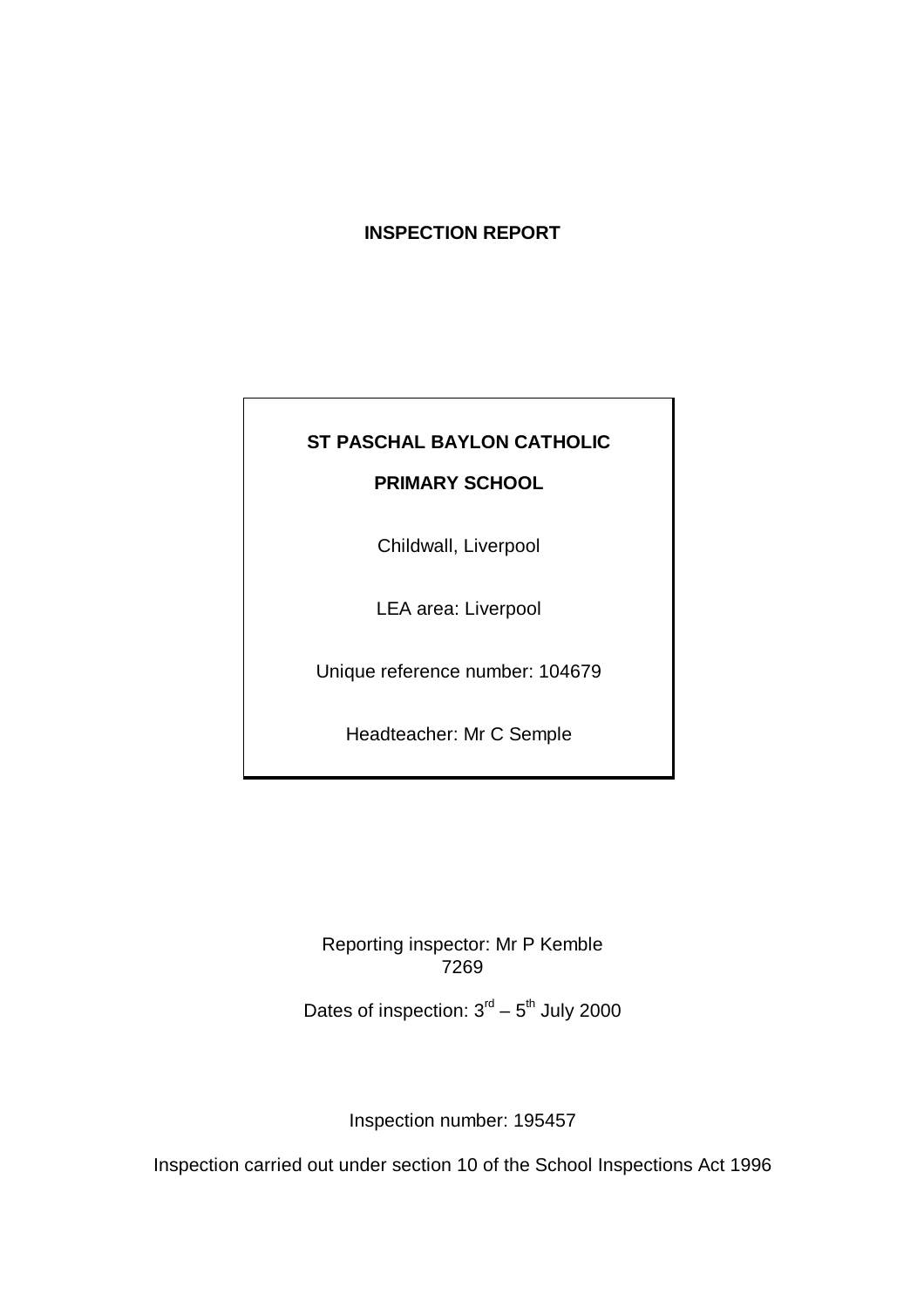## **INFORMATION ABOUT THE SCHOOL**

| Type of school:              | Infant and junior school                                |  |  |
|------------------------------|---------------------------------------------------------|--|--|
| School category:             | Voluntary aided                                         |  |  |
| Age range of pupils:         | 4 to 11 years                                           |  |  |
| Gender of pupils:            | Mixed                                                   |  |  |
|                              |                                                         |  |  |
| School address:              | Chelwood Avenue<br>Childwall<br>Liverpool<br>Merseyside |  |  |
| Postcode:                    | <b>L16 2LN</b>                                          |  |  |
| Telephone number:            | 0151 722 0464                                           |  |  |
| Fax number:                  | 0151 722 1712                                           |  |  |
|                              |                                                         |  |  |
| Appropriate authority:       | The governing body                                      |  |  |
| Name of chair of governors:  | Mr P McLachlan                                          |  |  |
| Date of previous inspection: | 18 <sup>th</sup> November 1996                          |  |  |

## © Crown copyright 2000

This report may be reproduced in whole or in part for non-commercial educational purposes, provided that all extracts quoted are reproduced verbatim without adaptation and on condition that the source and date thereof are stated.

Further copies of this report are obtainable from the school. Under the School Inspections Act 1996, the school must provide a copy of this report and/or its summary free of charge to certain categories of people. A charge not exceeding the full cost of reproduction may be made for any other copies supplied.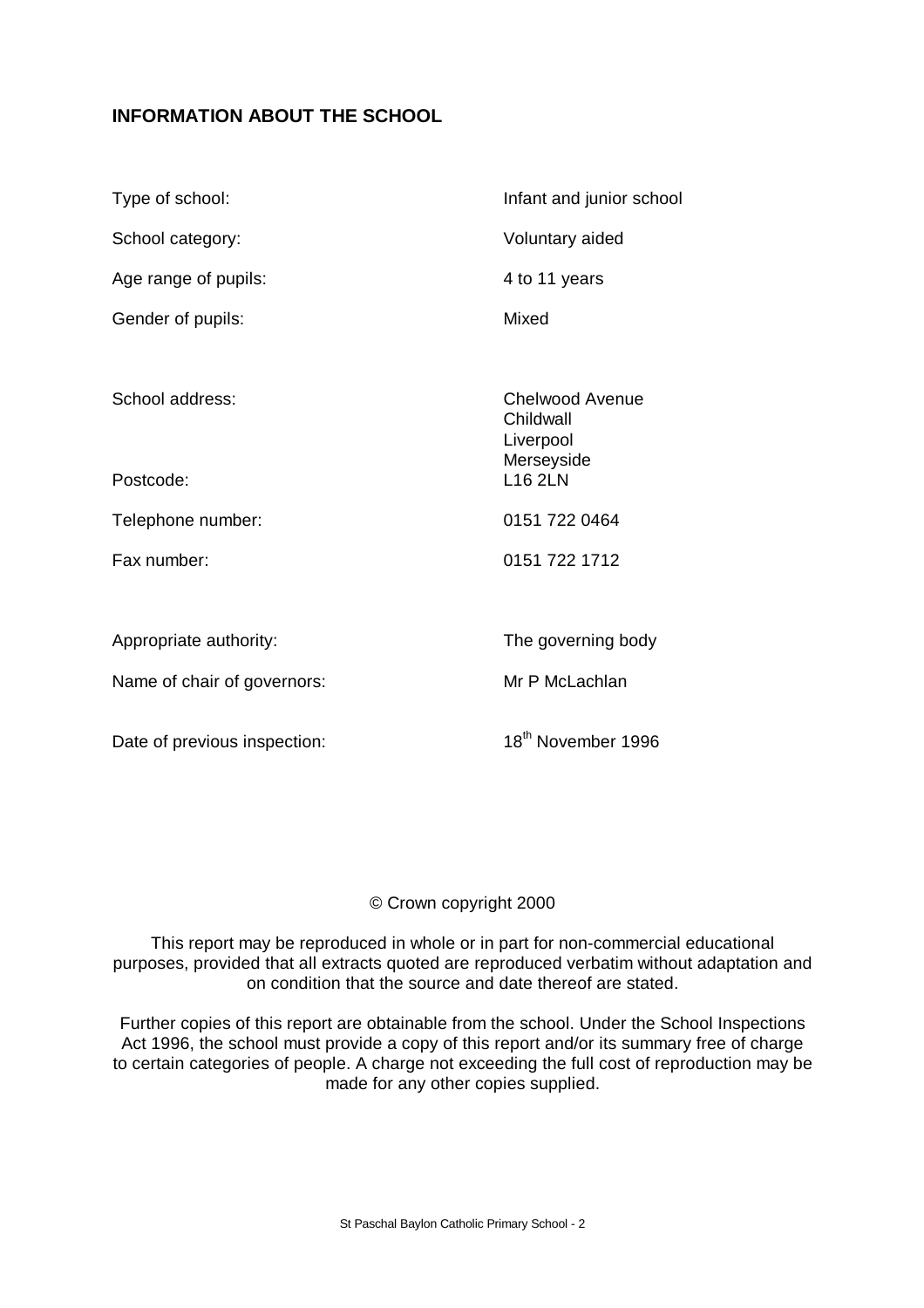## **INFORMATION ABOUT THE INSPECTION TEAM**

| <b>Team members</b> |                      |  |  |  |
|---------------------|----------------------|--|--|--|
| Mr P Kemble         | Registered inspector |  |  |  |
| Mr J Massey         | Lay inspector        |  |  |  |
| Ms H Sumner         | Team inspector       |  |  |  |
| Mr R Greenall       | Team inspector       |  |  |  |

The inspection contractor was:

Bench Marque Limited National Westminster Bank Chambers Victoria Street Burnham-on-Sea Somerset TA8 1AN

Any concerns or complaints about the inspection or the report should be raised with the inspection contractor. Complaints that are not satisfactorily resolved by the contractor should be raised with OFSTED by writing to:

> The Registrar Inspection Quality Division The Office for Standards in Education Alexandra House 33 Kingsway London WC2B 6SE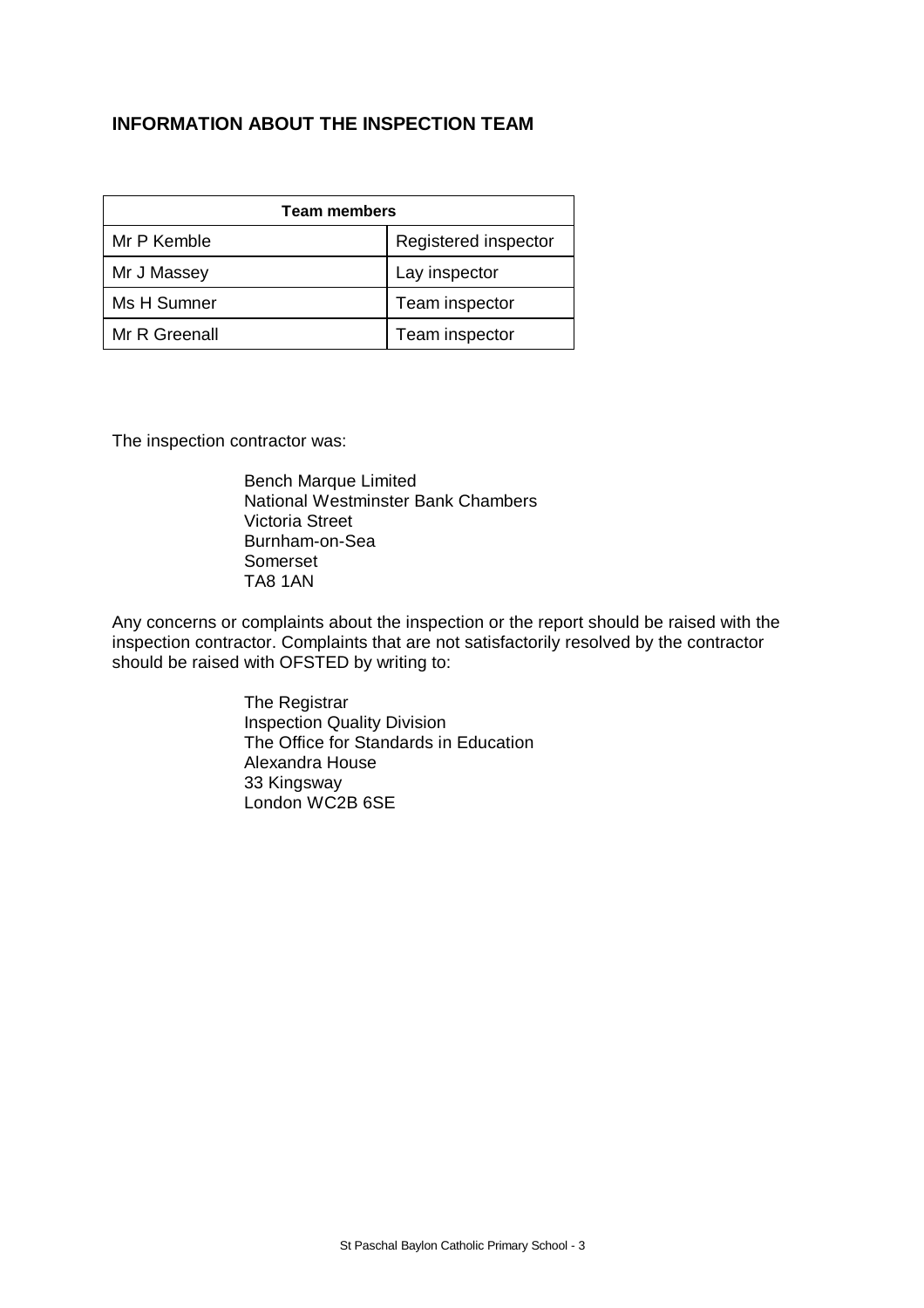### **REPORT CONTENTS**

Information about the school How good the school is What the school does well What could be improved How the school has improved since its last inspection **Standards** Pupils' attitudes and values Teaching and learning Other aspects of the school How well the school is led and managed Parents' and carers' views of the school

### **PART B: COMMENTARY**

| <b>WHAT THE SCHOOL DOES WELL</b>                                                                                                                                                                                                                                                                                                                                                                                                                                                                                                                                                                                                                                  | 10 |
|-------------------------------------------------------------------------------------------------------------------------------------------------------------------------------------------------------------------------------------------------------------------------------------------------------------------------------------------------------------------------------------------------------------------------------------------------------------------------------------------------------------------------------------------------------------------------------------------------------------------------------------------------------------------|----|
| Standards at the end of both key stages in English, mathematics and science<br>are above average and all pupils make good progress.<br>Pupils' attitudes to their work and their behaviour in and around the school<br>are excellent and contribute significantly to the good standards achieved.<br>The quality of teaching is good at both key stages; teachers have high<br>expectations and relationships with pupils are very good.<br>Links with parents and the local community are excellent.<br>The leadership and management provided by the headteacher are excellent<br>and provide a clear educational direction to the life and work of the school. |    |
| <b>WHAT COULD BE IMPROVED</b>                                                                                                                                                                                                                                                                                                                                                                                                                                                                                                                                                                                                                                     | 16 |
| The use of literacy and numeracy skills in other areas of the curriculum.<br>$\bullet$<br>range of opportunities for pupils to work independently or<br>The l<br>$\bullet$<br>collaboratively, for example by following up their own lines of enquiry.<br>The amount of time allocated to physical education.<br>The space and facilities for the children under five.                                                                                                                                                                                                                                                                                            |    |
| WHAT SHOULD THE SCHOOL DO TO IMPROVE FURTHER?                                                                                                                                                                                                                                                                                                                                                                                                                                                                                                                                                                                                                     | 18 |
|                                                                                                                                                                                                                                                                                                                                                                                                                                                                                                                                                                                                                                                                   |    |
| <b>PART C: SCHOOL DATA AND INDICATORS</b>                                                                                                                                                                                                                                                                                                                                                                                                                                                                                                                                                                                                                         | 19 |

## **PART A: SUMMARY OF THE REPORT 6 PART A: SUMMARY OF THE REPORT 6**

Page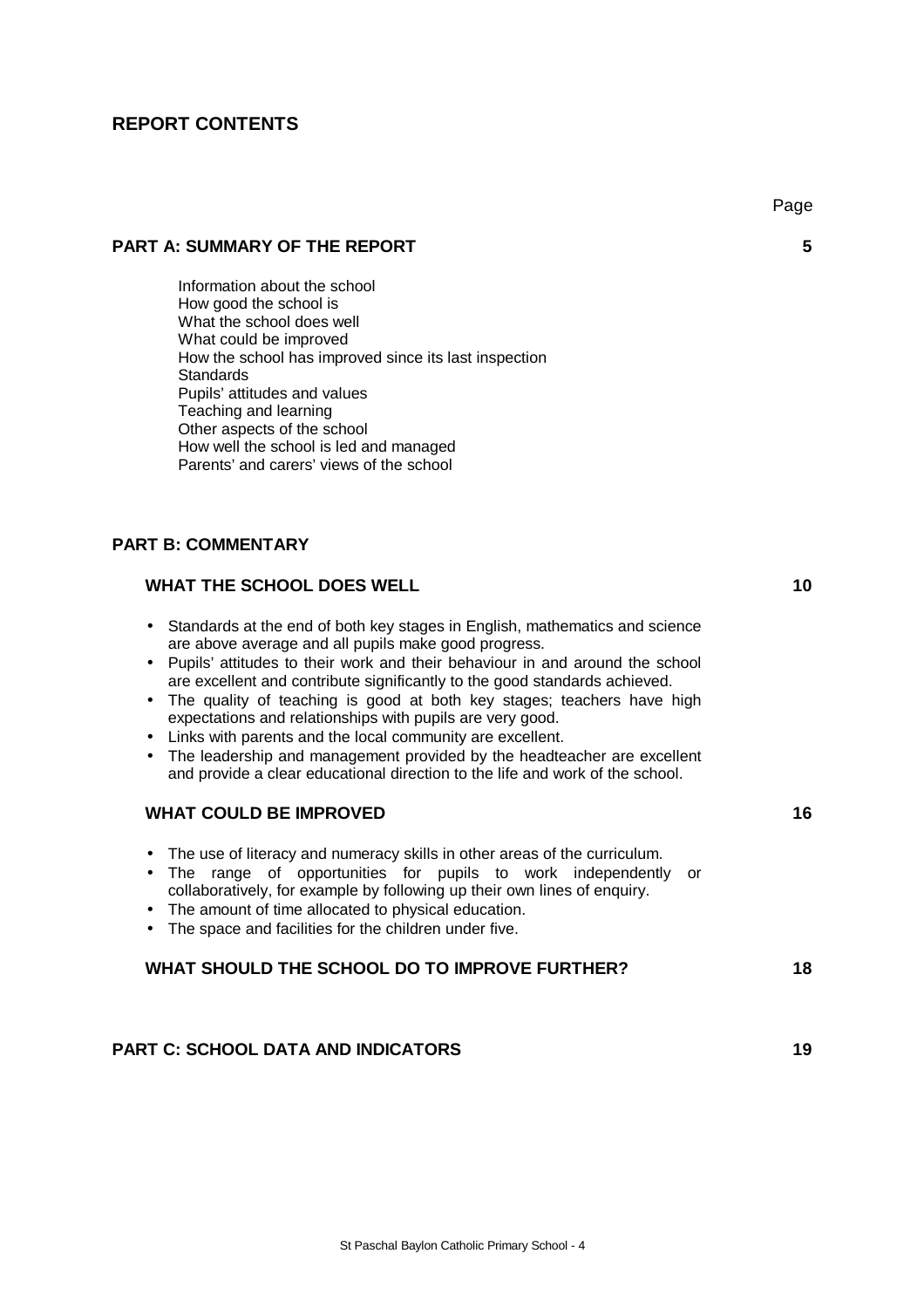## **PART A: SUMMARY OF THE REPORT**

#### **INFORMATION ABOUT THE SCHOOL**

The school is an above average sized primary school for boys and girls aged four to eleven years. It is situated in Childwall in Liverpool and serves the educational and spiritual needs of children in the parish of St Paschal Baylon. There are 331 pupils on roll, consisting of 181 boys and 150 girls. No pupils were under five at the time of the inspection. Pupils' attainment on entry is similar to that found in primary schools nationally. The percentage of pupils (13.29 per cent) entitled to free school meals is similar to the national average. Nineteen pupils (5.74 per cent) have special educational needs, a figure which is well below the national average. Three pupils (0.9 per cent) have statements of special educational need, a figure which is below the national average. There are six pupils (1.8 per cent) from ethnic minority backgrounds. There are no pupils with English as an additional language. Pupils are organised in eleven classes, five in Key Stage 1 and six in Key Stage 2. The average class size is 30.1.

#### **HOW GOOD THE SCHOOL IS**

St Paschal Baylon Catholic Primary School is a very effective school. Standards in English, mathematics and science are above average at the end of both key stages and pupils, including those with special educational needs, make good progress. The quality of teaching is good overall and, as a result, pupils' attitudes to their work and their behaviour are excellent and relationships are very good. Curriculum provision is good and extended effectively by a very good range of extracurricular activities. The promotion of pupils' personal development and their spiritual, moral, social and cultural development is very good. The school has excellent links with parents and the local community and cares for their children very well. The leadership and management provided by the headteacher are excellent and he provides a very clear educational direction to the life and work of the school. The headteacher is very well supported by teaching and non-teaching staff and governors, who carry out their responsibilities efficiently and effectively. The school has an income which is slightly above the national average and provides very good value for money.

#### **What the school does well**

- Standards at the end of both key stages in English, mathematics and science are above average and all pupils make good progress.
- Pupils' attitudes to their work and their behaviour in and around the school are excellent and contribute significantly to the good standards achieved.
- The quality of teaching is good at both key stages; teachers have high expectations and relationships with pupils are very good.
- Links with parents and the local community are excellent.
- The leadership and management provided by the headteacher are excellent and provide a clear educational direction to the life and work of the school.

#### **What could be improved**

- The use of literacy and numeracy skills in other areas of the curriculum.
- The range of opportunities for pupils to work independently and collaboratively, for example by following up their own lines of enquiry.
- The amount of time allocated to physical education.
- The space and facilities for the children under five.

*The areas for improvement will form the basis of the governors' action plan.*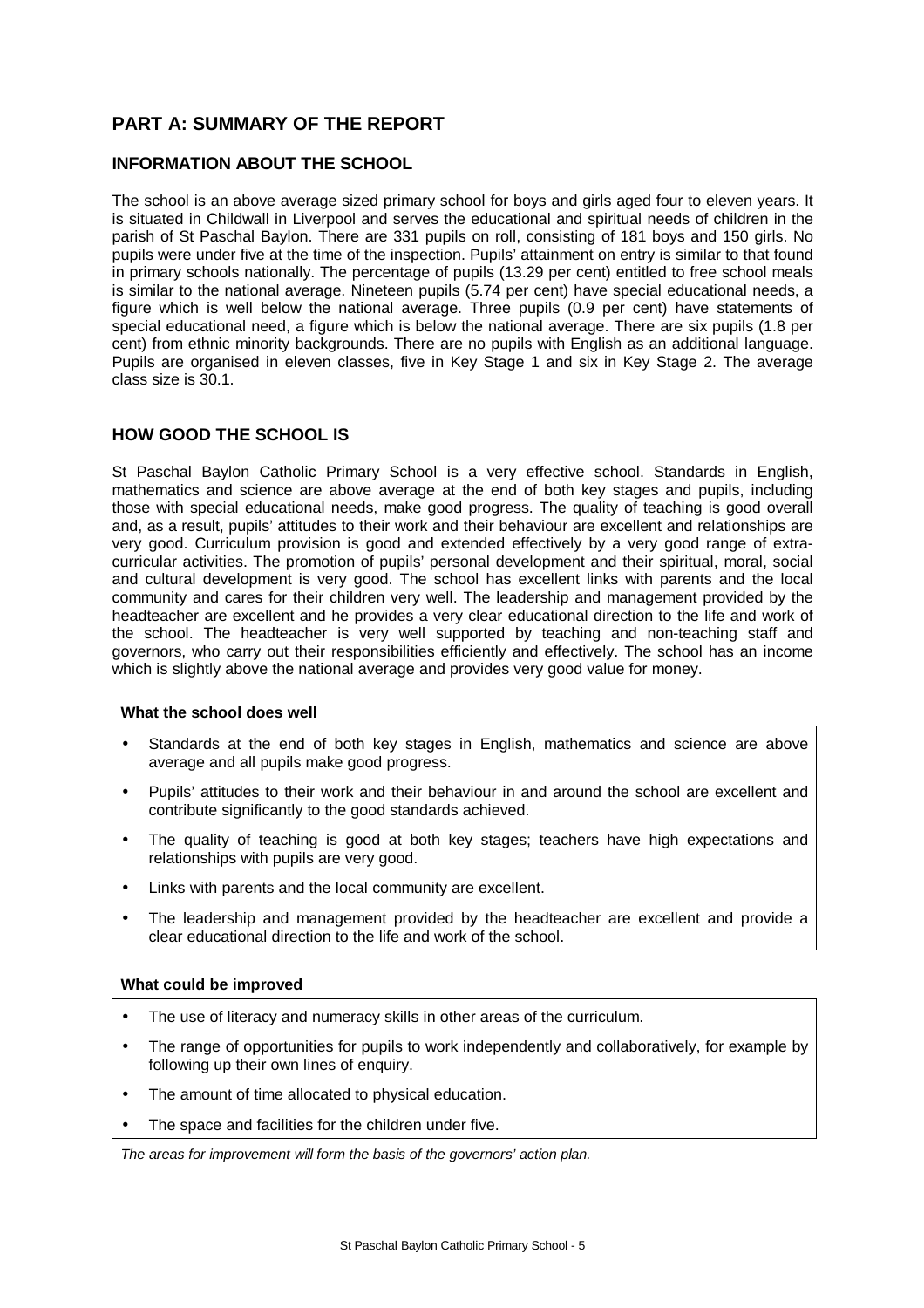#### **HOW THE SCHOOL HAS IMPROVED SINCE ITS LAST INSPECTION**

The school was last inspected in November 1996. The headteacher and governors have responded well to the issues raised in the report and improvements have been good overall. The quality of teaching for the children under five was sometimes unsatisfactory but is now good. Provision for information technology was judged to be unsatisfactory but has improved significantly. Pupils' standards of attainment are now above those expected of pupils of their age at the end of both key stages. The design and technology curriculum has been successfully reviewed and pupils now receive regular, structured opportunities to develop their skills. Standards of attainment in mathematics and science at the end of both key stages have improved since the last report. The quality of teaching has improved and there is now no unsatisfactory teaching. There has been very little improvement in the amount of time allocated to physical education.

#### **STANDARDS**

The table shows the standards achieved by eleven-year-olds based on average point scores in National Curriculum tests.

|                 |             | <b>Compared with</b> |      |                    |                                     |        |  |
|-----------------|-------------|----------------------|------|--------------------|-------------------------------------|--------|--|
| Performance in: | all schools |                      |      | similar<br>schools | Key                                 |        |  |
|                 | 1997        | 1998                 | 1999 | 1999               | very high                           | A*     |  |
| English         | Α           | A*                   | A    | A                  | well above average<br>above average | Α<br>B |  |
| mathematics     | Α           | A                    | A    | Α                  | average<br>below average            |        |  |
| science         | в           | A                    | в    | C                  | well below average                  |        |  |

The table shows how standards that are above or well above the national average have been maintained since 1997. Standards in mathematics and science are an improvement on the average standards reported in 1996. Inspection evidence shows that standards of the current Year 6 pupils are similar to the 1999 results in English and mathematics. Standards in science are now also above average.

Standards in information technology are above those expected nationally at the end of both key stages.

Pupils do well in speaking and listening, reading, writing, mathematics and science by the end of Key Stage 1.

Children under five make good progress and achieve well across the range of their work.

| <b>Aspect</b>           | <b>Comment</b>                                                                                                                                                                                                                                                                                |
|-------------------------|-----------------------------------------------------------------------------------------------------------------------------------------------------------------------------------------------------------------------------------------------------------------------------------------------|
| Attitudes to the school | Pupils, including the children under five, have excellent attitudes to<br>their work and these make a significant contribution to the standards<br>attained. Pupils show a mature approach to their studies from an early<br>age and concentrate for extended periods of time during lessons. |

#### **PUPILS' ATTITUDES AND VALUES**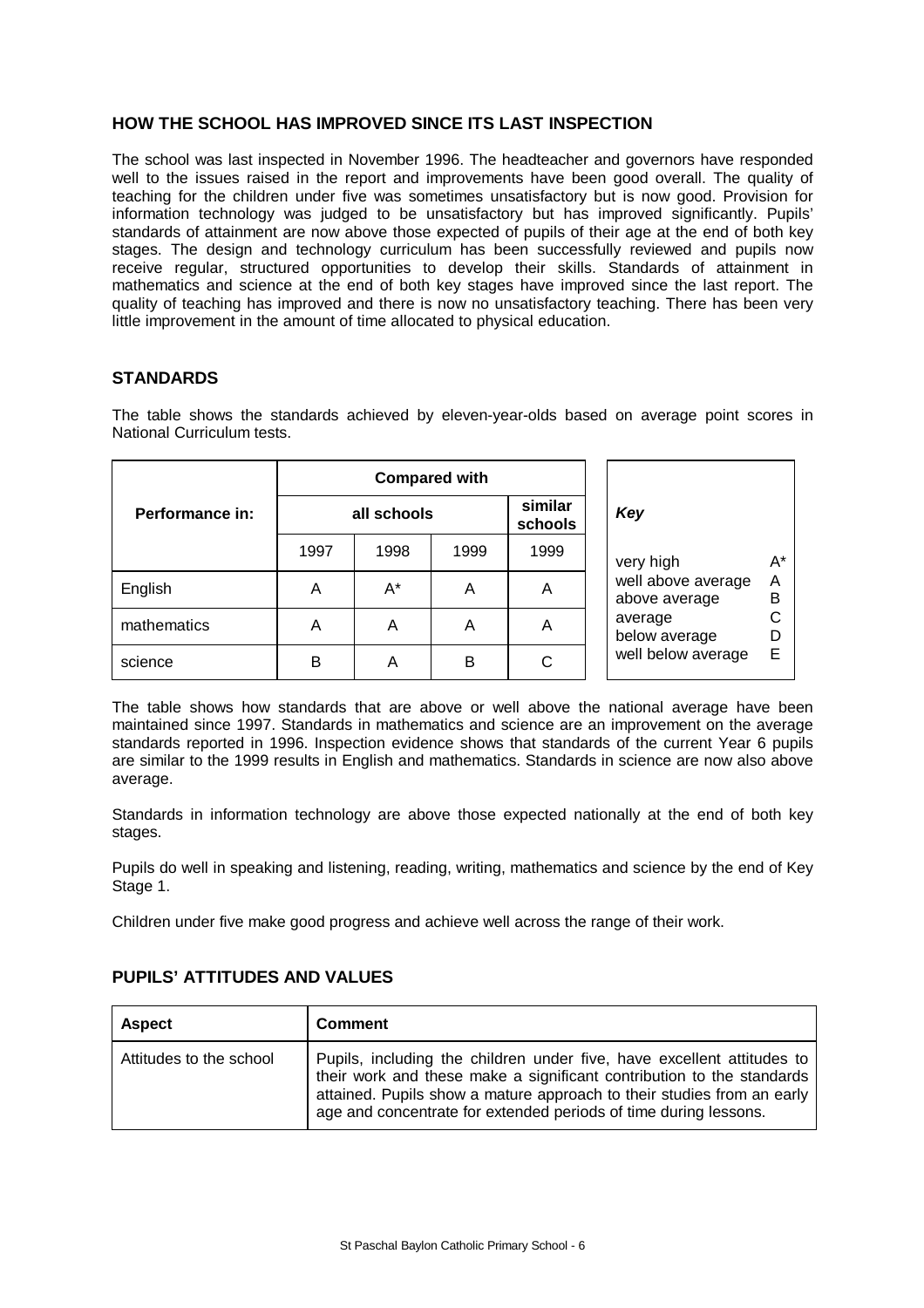| Behaviour, in and out of<br>classrooms    | Pupils' behaviour in and around the school is excellent. Pupils show<br>considerable respect for all adults in the school and treat resources<br>and equipment with great care.                 |
|-------------------------------------------|-------------------------------------------------------------------------------------------------------------------------------------------------------------------------------------------------|
| Personal development<br>and relationships | Pupils' personal development is very good. Relationships between<br>pupils and amongst pupils and all staff are very good and make a<br>significant contribution to the excellent school ethos. |
| Attendance                                | Attendance is good. Pupils arrive on time and lessons begin promptly<br>each day.                                                                                                               |

#### **TEACHING AND LEARNING**

| <b>Teaching of pupils:</b> | aged up to 5 years | aged 5-7 years | aged 7-11 years |  |
|----------------------------|--------------------|----------------|-----------------|--|
| Lessons seen overall       | Good               | Good           | Good            |  |

*Inspectors make judgements about teaching in the range: excellent; very good; good; satisfactory; unsatisfactory; poor; very poor. 'Satisfactory' means that the teaching is adequate and strengths outweigh weaknesses.*

The quality of teaching is consistently good in literacy, numeracy and science at both key stages. It is often very good or better in literacy and numeracy. Excellent lessons were seen at both key stages in numeracy. Teachers have high expectations of what pupils can achieve academically and socially and, as a result, pupils make good progress. Teachers are particularly successful at planning activities that closely match the needs of pupils and this means that pupils are regularly challenged by their work. Teachers do not give pupils enough responsibility to apply their skills to independent and collaborative activities such as problem-solving tasks or following their own lines of enquiry. This reduces the quality of pupils' learning, for example in some lessons in literacy, numeracy, science and history.

Taking into account all the lessons seen during the inspection, all were satisfactory or better. Of these, 40 per cent were good; 50 per cent were very good or better. There were instances of excellent teaching at both key stages.

| <b>Aspect</b>                                          | <b>Comment</b>                                                                                                                                                                                                                                                                                                                                                                                                                                      |
|--------------------------------------------------------|-----------------------------------------------------------------------------------------------------------------------------------------------------------------------------------------------------------------------------------------------------------------------------------------------------------------------------------------------------------------------------------------------------------------------------------------------------|
| The quality and range of<br>the curriculum             | The curriculum has good breadth and relevance for the children under<br>five and at both key stages. Physical and social activities for children<br>under five are restricted by limited accommodation. There is an<br>imbalance in the amount of time allocated to physical education at<br>both key stages. Pupils' experiences are successfully extended by a<br>very good range of extra-curricular activities, particularly at Key Stage<br>2. |
| Provision for pupils with<br>special educational needs | Provision is very good. The targets in pupils' individual education plans<br>are well matched to their needs and support in classrooms and, in<br>lessons with the special needs co-ordinator, provide effective step-by-<br>step development of pupils' skills. As a result, pupils make good<br>progress.                                                                                                                                         |

#### **OTHER ASPECTS OF THE SCHOOL**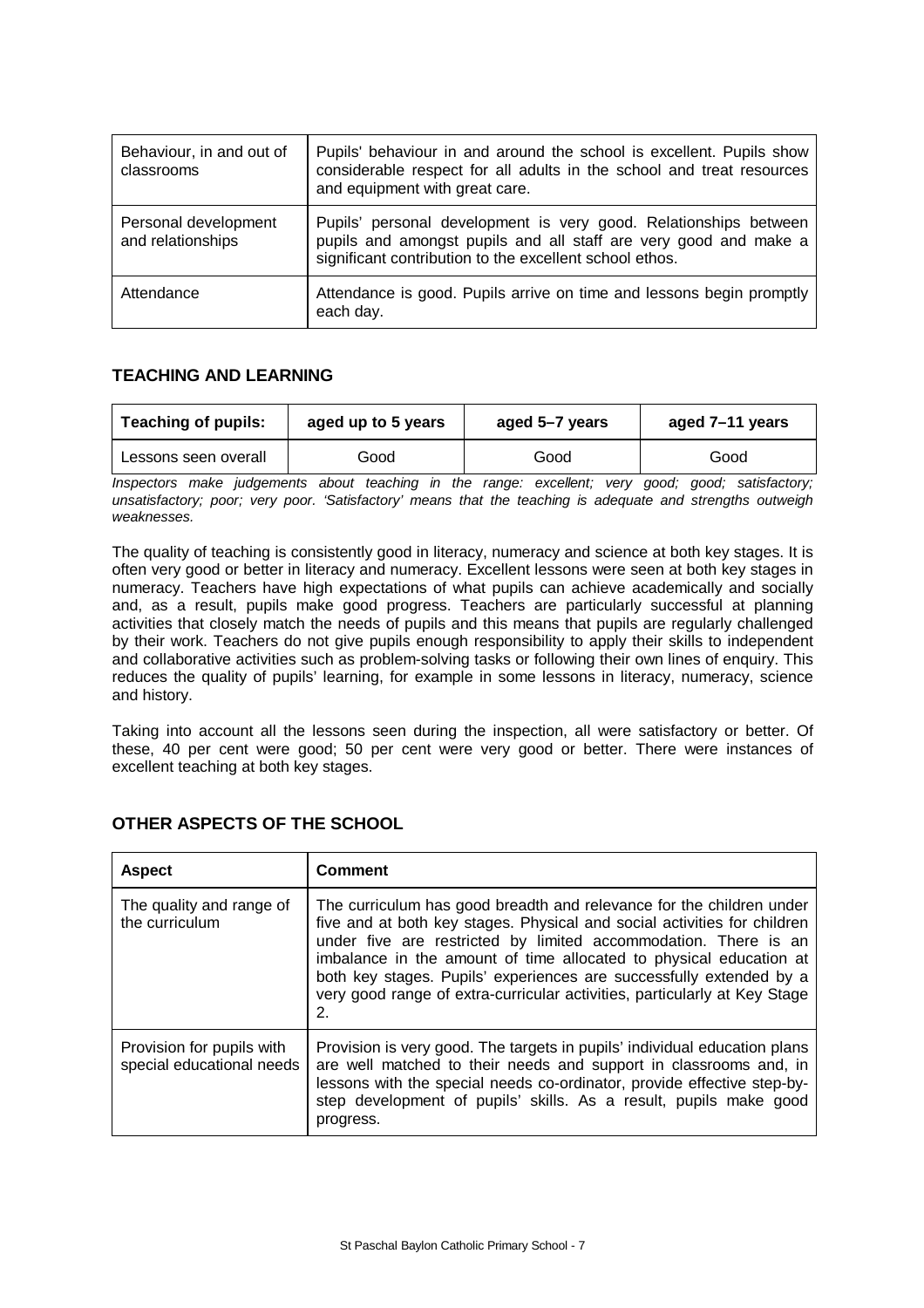| Provision for pupils'<br>personal, including<br>spiritual, moral, social<br>and cultural development | Provision is very good. Assemblies make a significant contribution to<br>pupils' spiritual and moral development. Pupils have a very clear<br>understanding of the difference between right and wrong. Social<br>development is promoted well through adherence to the school's codes<br>of behaviour. Cultural development is promoted well through<br>geography, music and links with the local community. There are not<br>enough opportunities for pupils to take responsibility for their own<br>learning. |
|------------------------------------------------------------------------------------------------------|-----------------------------------------------------------------------------------------------------------------------------------------------------------------------------------------------------------------------------------------------------------------------------------------------------------------------------------------------------------------------------------------------------------------------------------------------------------------------------------------------------------------|
| How well the school<br>cares for its pupils                                                          | Procedures for child protection and ensuring pupils' safety are very<br>good. Procedures for assessing pupils' academic and social<br>achievements are good and are used well to identify specific skills<br>requiring improvement.                                                                                                                                                                                                                                                                             |

The links that have been established between the school, its parents and the local community are excellent and make a significant contribution to pupils' standards of attainment.

The headteacher and governors are aware of the restrictions placed on the physical and social development of children under five by limited accommodation and have useful plans detailed in the school development plan to improve the provision by the end of the year.

| <b>Aspect</b>                                                            | <b>Comment</b>                                                                                                                                                                                                                                                                                                                                                                       |
|--------------------------------------------------------------------------|--------------------------------------------------------------------------------------------------------------------------------------------------------------------------------------------------------------------------------------------------------------------------------------------------------------------------------------------------------------------------------------|
| Leadership and manage-<br>ment by the headteacher<br>and other key staff | The headteacher's leadership and management are excellent. He is<br>very well supported by the deputy headteacher and by co-ordinators.<br>All staff work very hard and carry out their duties efficiently and<br>effectively.                                                                                                                                                       |
| How well the governors<br>fulfil their responsibilities                  | The governors have a very good understanding of the school's<br>priorities over the next few years. They allocate the school budget<br>effectively to support school improvement initiatives in the school<br>development plan.                                                                                                                                                      |
| The school's evaluation<br>of its performance                            | The headteacher, staff and governors are closely involved in analysing<br>national and school data on a regular basis to assess how effective<br>initiatives in the school development plan are in raising standards.<br>Information gathered is used very effectively to make adjustments to<br>future plans to help individuals and groups of pupils improve their<br>performance. |
| The strategic use of<br>resources                                        | Very good use is made of teaching and non-teaching staff and other<br>adults to support learning in all classes. The school buildings, grounds<br>and the local area are used effectively to extend pupils' learning<br>experiences. Resources are of good quality and quantity and used<br>efficiently and effectively in all curriculum areas.                                     |

#### **HOW WELL THE SCHOOL IS LED AND MANAGED**

Governors and staff work very well together as a team to promote school improvement. Governors have appointed a good number of suitably qualified teaching and non-teaching staff and give a high priority to their training requirements. A new classroom has recently been completed, and another is planned to be built in the near future, in order to reduce class sizes.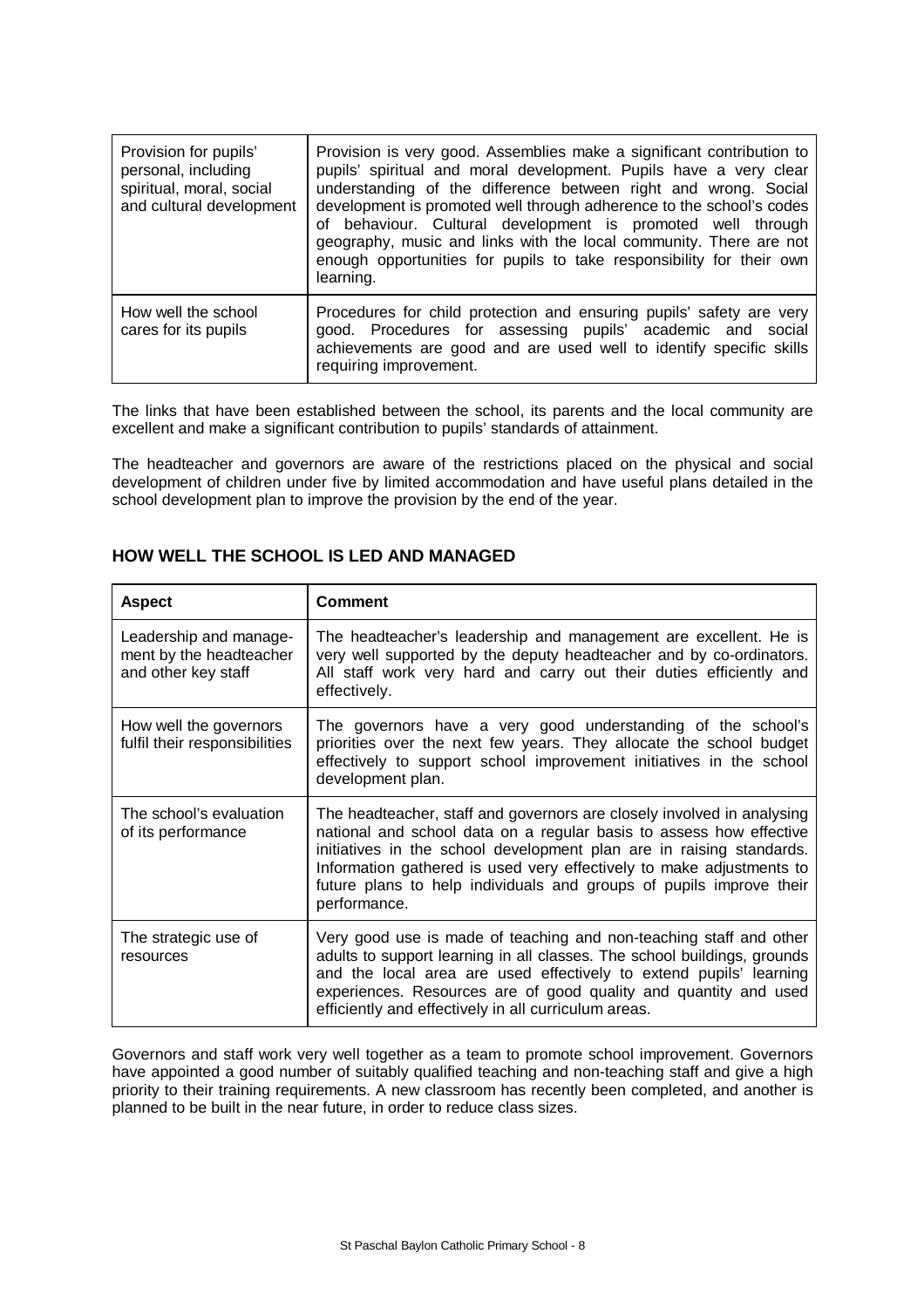### **PARENTS' AND CARERS' VIEWS OF THE SCHOOL**

| What pleases parents most |                                                                                                                                                                               |           | What parents would like to see improved                                                                                    |
|---------------------------|-------------------------------------------------------------------------------------------------------------------------------------------------------------------------------|-----------|----------------------------------------------------------------------------------------------------------------------------|
| ٠                         | Their children like school and make good<br>progress.                                                                                                                         | $\bullet$ | Some parents would like more homework<br>and some would like less for their children.                                      |
|                           | children behave well and are<br>Their<br>encouraged to be mature and responsible.                                                                                             | $\bullet$ | Some parents feel they are not kept well<br>enough informed about their children's<br>progress, especially at Key Stage 1. |
|                           | The quality of teaching is good and parents<br>feel comfortable about approaching the<br>headteacher and staff with questions or<br>problems.                                 | $\bullet$ | A small minority of parents considers that<br>the school does not work closely enough<br>with them.                        |
|                           | Teachers have high expectations of their<br>children's academic and social attainments.                                                                                       | $\bullet$ | A small minority of parents feel that there is<br>not a sufficiently wide range of activities                              |
|                           | The school is well led and managed; the<br>headteacher<br>and<br>governors<br>have<br>maintained the quality of the teaching staff<br>as teachers have moved on to promotion. |           | provided outside lessons.                                                                                                  |
|                           | There are very good links with the parish<br>church.                                                                                                                          |           |                                                                                                                            |
|                           | Standards have improved for the children<br>under five and in information technology.                                                                                         |           |                                                                                                                            |

Inspection evidence supports parents' positive views. The amount of homework set is typical of most primary schools nationally. Formal and informal arrangements for parents to find out about their children's progress are judged to be very good. Teaching staff are always available after school to consult with parents, if necessary. Inspectors judge links with parents, and parents' involvement in their children's education, to be excellent. The range of extra-curricular activities is judged to be very good, although lunch-time and after-school clubs benefit pupils at Key Stage 2 more than at Key Stage 1.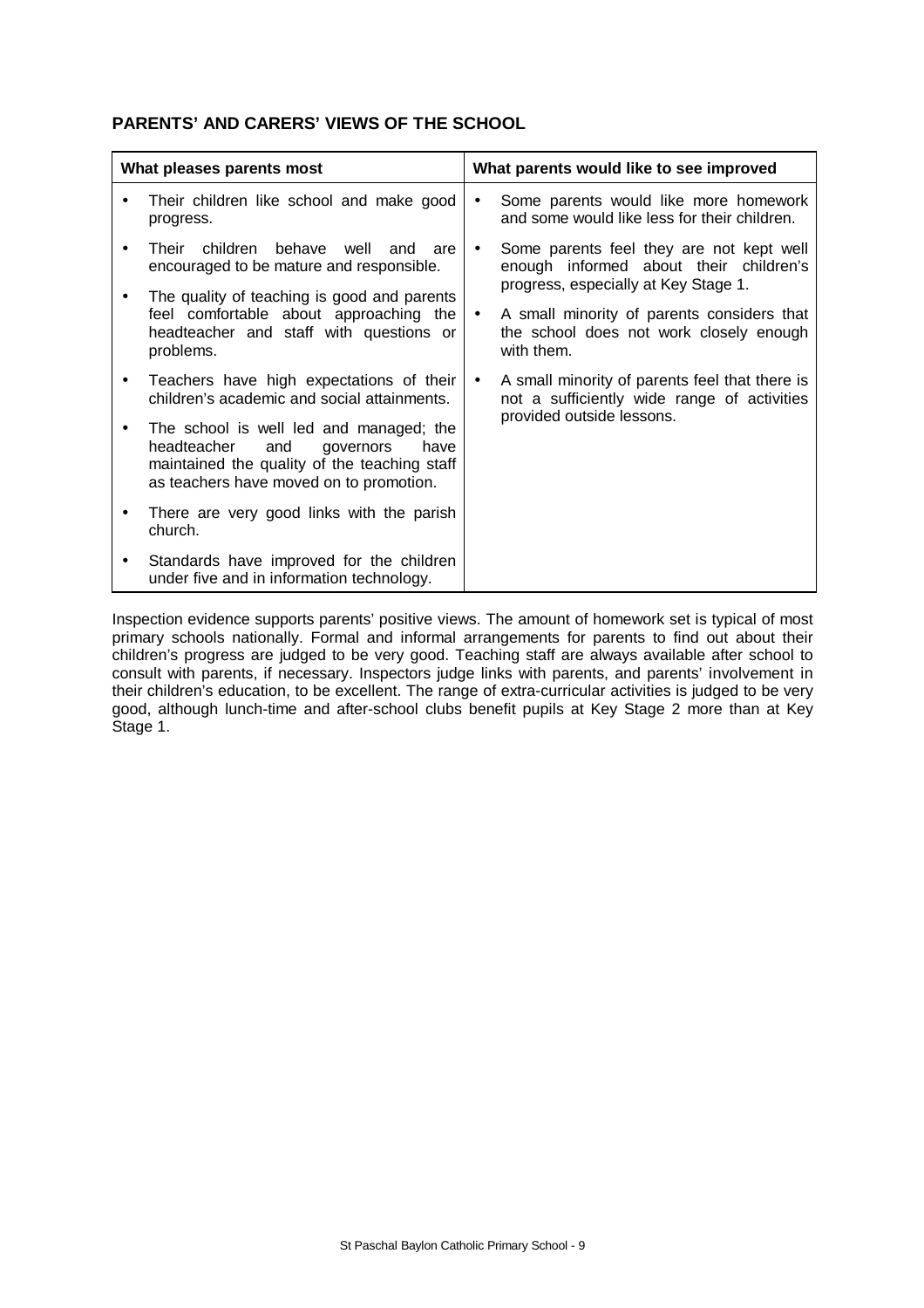### **PART B: COMMENTARY**

#### **WHAT THE SCHOOL DOES WELL**

#### **Standards at the end of both key stages in English, mathematics and science are above average and all pupils make good progress.**

- 1. At the time of the previous inspection, pupils' standards at the end of both key stages were reported to be above the national average in English, and standards in mathematics and science were reported to be in line with the national average. Findings of the present inspection show that standards of attainment at the end of both key stages in all three subjects are at least above the national average. They are well above average in reading at the end of both key stages, and in English and mathematics at the end of Key Stage 2. This represents a good improvement overall in standards since the previous inspection.
- 2. The results of the 1999 national tests and teacher assessments at the end of Key Stage 1 showed standards in reading were well above, and those in writing, mathematics and science above the national average and that of similar schools. The results of the 1999 national tests at the end of Key Stage 2 showed standards of attainment in English and mathematics were well above the national average and that of similar schools. Standards of attainment in science were above the national average, and broadly in line with the average of similar schools. Although it is too early for national comparisons to be made, results of the 2000 national tests indicate similar standards to those of 1999 at the end of Key Stage 1. At the end of Key Stage 2, results indicate that the good standards in English and mathematics have been maintained, and that standards of attainment in science are now also above average.
- 3. When considering trends over time between 1996 and 1999, as shown by the end of Key Stage 2 national test results, standards of attainment in English, mathematics and science have risen broadly in line with the national trend.
- 4. Speaking and listening skills are above average at the end of both key stages. Pupils, including those with special educational needs, make good progress. By the end of Key Stage 1, pupils listen well to adults and to each other. They listen attentively to others, for example as they talk about what they have learned at the ends of lessons. By the end of Key Stage 2, the quality of pupils' understanding of what they have heard is evident as they share their ideas in whole-class sessions. Pupils listen for long periods in literacy lessons in particular, and maintain good levels of concentration. Role-play makes an important contribution to the development of speaking skills. For example, some Year 6 pupils were observed pretending to be characters from a book, based on World War One, being studied during literacy hour. They answered questions from the rest of the class about life in the trenches and spoke clearly and dramatically about their experiences.
- 5. Reading standards are well above average at the end of both key stages. Pupils, including those with special educational needs, make good progress. At Key Stage 1, pupils learn a wide range of strategies for coping with difficult words. By the end of the key stage, pupils read texts with good understanding and levels of accuracy. They talk competently about their favourite authors and why they like some books and not others. At Key Stage 2, the good attitudes to reading developed at Key Stage 1 are maintained. By the end of the key stage, pupils read with good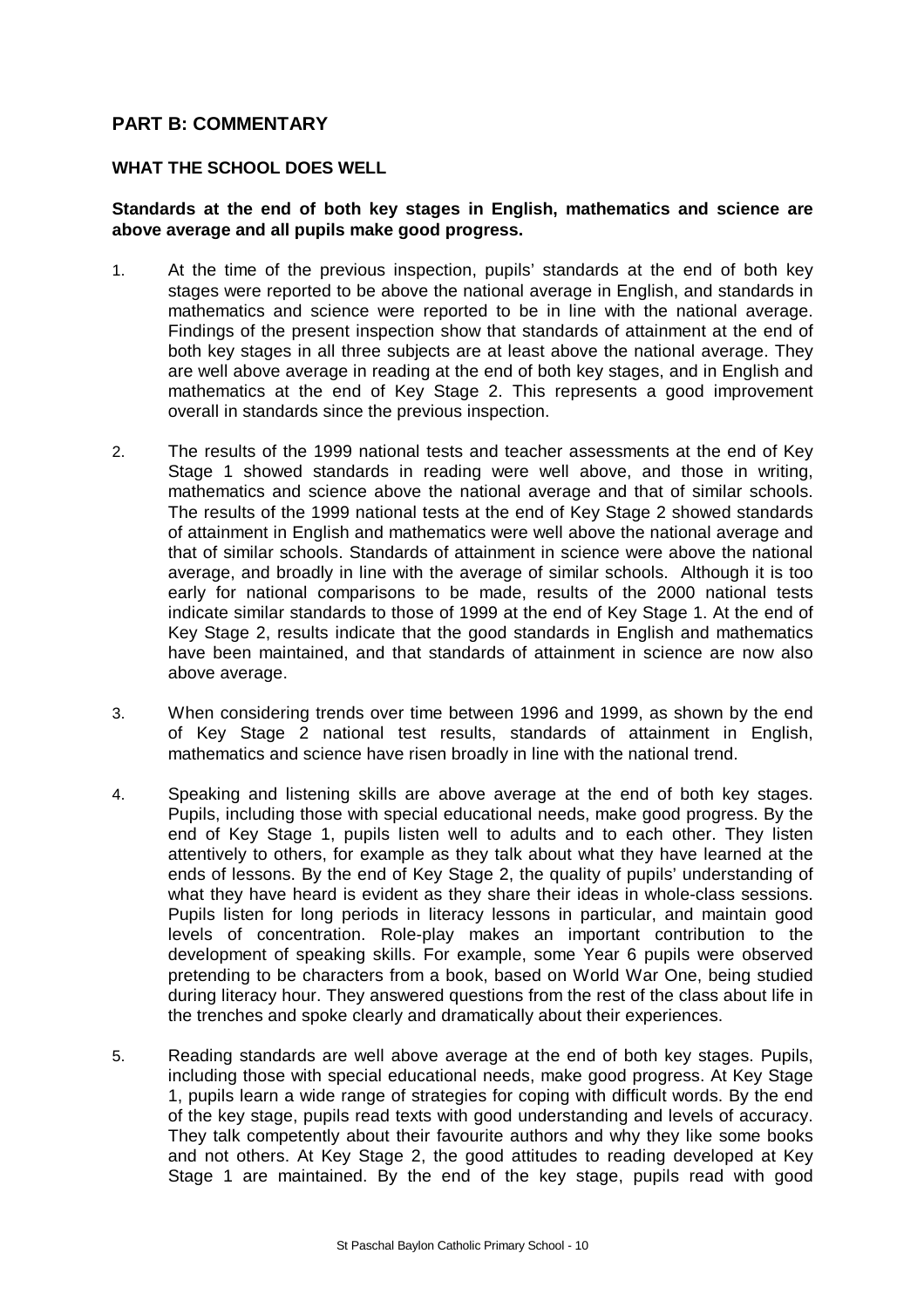expression and talk knowledgeably about characters and events. They discuss authors' varying styles of writing and the effects created by their choice of words and phrases. Pupils with special educational needs receive very good support in overcoming problems with reading, particularly when working out of the classroom with the special needs teacher.

- 6. Standards in writing are above average at the end of both key stages and pupils, including those with special educational needs, make good progress. By the end of Key Stage 1, sentences are well formed. Higher attaining pupils use speech marks and apostrophes accurately. Handwriting is neat and legible. Pupils often use complex sentences and write to a good length. By the end of Key Stage 2, pupils show a high standard of work in all aspects of writing. Work is presented neatly and carefully. Spelling and punctuation are mainly good. In all classes, pupils are given many opportunities to write in different ways, for example letters, poems, stories and factual accounts. This variety is helpful in developing in pupils an understanding of the impact that writing can have, for example in extending knowledge or expressing emotions. As a result, the quality of creative writing at both key stages is often high. The work of higher attaining pupils is occasionally outstanding.
- 7. In mathematics, standards are above average at the end of Key Stage 1 and well above average at the end of Key Stage 2. Pupils, including those with special educational needs, make good progress. At Key Stage 1, Reception pupils competently count in twos up to 50. They add and subtract amounts of money to one pound. They apply their knowledge and understanding of money well to shopping activities and accurately calculate change from a five pound note. Pupils in Year 1 make good progress in learning their two, five and ten times tables and often recall these facts quickly. By the end of the key stage, pupils' mental calculation skills are good. They are familiar with the word 'strategy' and look for different ways of tackling problems. At Key Stage 2, pupils continue to make good progress as they respond to well-paced, challenging lessons. They are regularly encouraged to explain their methods and this is successful in promoting their confidence and sense of achievement. By the end of the key stage, attainment in numeracy is well above average for the vast majority of pupils. For example, some Year 6 pupils were set the task by their teacher of calculating how many squares they could find on a chess board. Pupils applied their mathematical knowledge and understanding very well to solve the problem in a systematic way.
- 8. In science, standards are above average at the end of both key stages. Pupils, including those with special educational needs, make good progress. At Key Stage 1, pupils are developing good skills of scientific enquiry as they respond to regular opportunities to investigate and experiment. For example, pupils in a class of Years 1 and 2 pupils were observed exploring human variation by observation and comparison. They measured hand spans and carefully recorded their results. They made good progress in applying their previous learning to draw simple conclusions about the variations in their results and how the investigation might be extended. By the end of the key stage, pupils have a good knowledge and understanding of forces, for example through their work on the forces affecting shopping trolleys. They know that animals and plants favour particular habitats and give simple explanations as to why. They have a good awareness of why experiments and investigations have to be carried out systematically and results recorded carefully. At Key Stage 2, pupils are provided with a wide range of activities covering all aspects of the science National Curriculum. The enthusiasm for the subject developed at Key Stage 1 is successfully built upon and pupils make good progress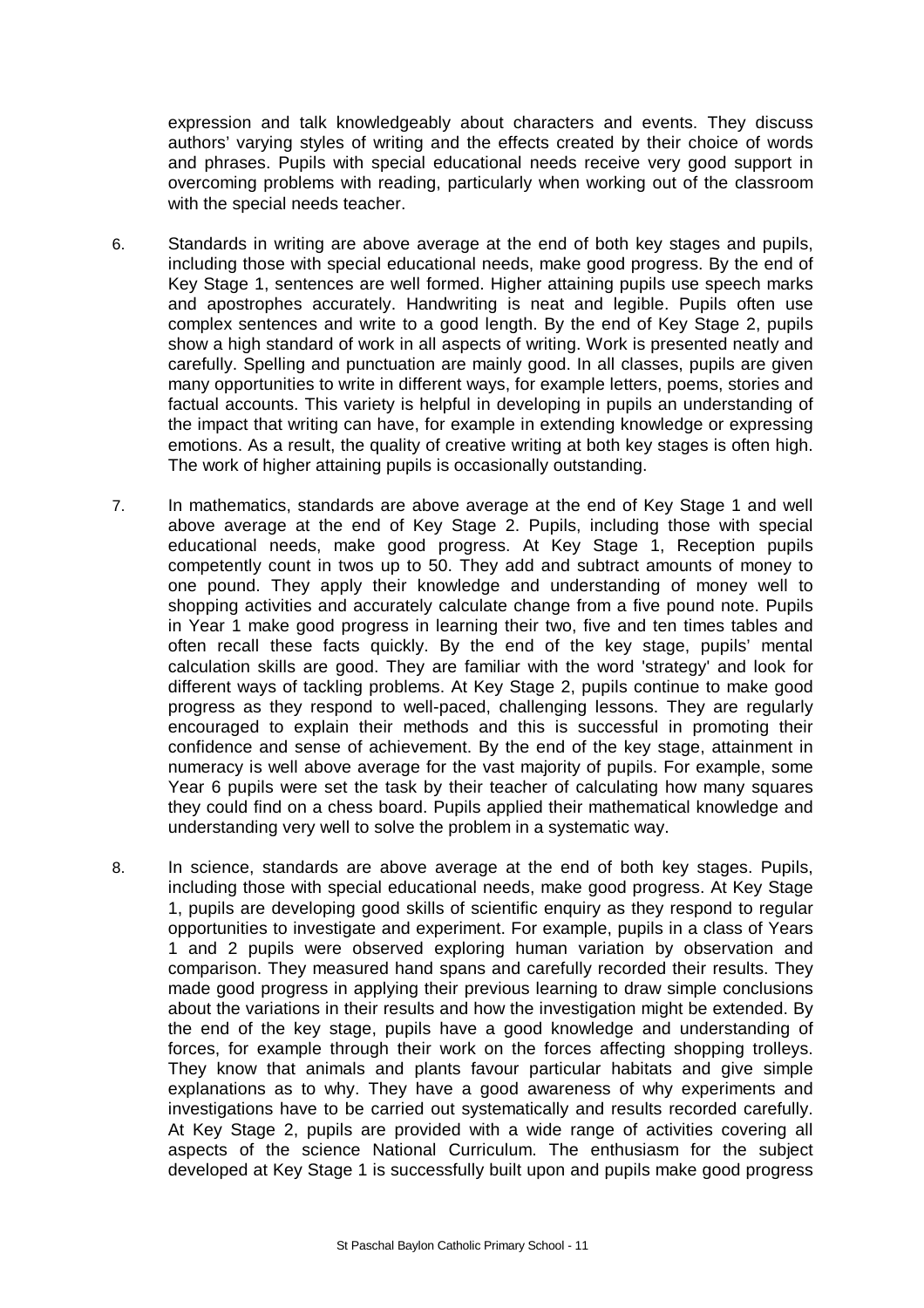as a result. Interesting investigations and experiments stimulate thinking and extend skills. For example, Year 4 pupils were observed investigating whether woodlice preferred light or dark habitats. They showed a very good understanding that conditions for the test should be carefully controlled in order for the results to be valid. Pupils carried out the investigation methodically and patiently and handled the woodlice with great care. The quality of the discussion at the end of the lesson was of a high standard as pupils offered views and opinions to explain the variations in their results. By the end of the key stage, pupils have good observational skills, which they use effectively in writing and drawing about their experiments.

#### **Pupils' attitudes to their work and their behaviour in and around the school are excellent and contribute significantly to the good standards achieved.**

- 9. Children under five have good attitudes to their learning. They benefit from a wellplanned induction programme and settle quickly into school routines. Children show very good levels of concentration for their age and take part enthusiastically in their tasks. Their behaviour is very good. Provision for their personal development is very good and is an important factor in the development of the children's good attitudes and behaviour. They are encouraged to take turns and play fairly and respond well to opportunities to take responsibility for some of the day-to-day classroom routines.
- 10. At Key Stages 1 and 2, pupils' attitudes to their learning are excellent. In lessons, pupils settle quickly to their tasks and show good levels of concentration and perseverance from an early age. This is particularly evident in the literacy hour, where there are times when pupils are required to listen to their teachers' explanations and teaching points for lengthy periods. During whole-class sessions, pupils take part keenly and the vast majority tries very hard to answer teachers' questions or offer views and opinions. Pupils get on with their written work with the minimum of fuss. They work carefully and take pride in producing neat, tidy work. For example, in a Year 2 mathematics lesson, pupils were observed working in pairs, carrying out measurements of the lengths of their legs, feet, hands and arms. Levels of co-operation were excellent as they shared equipment and discussed how best to measure accurately. They recorded their results on worksheets prepared by their teacher and did so neatly and legibly. Pupils showed evident enjoyment of the activity, but maintained a focused interest on what they were doing, creating a busy working atmosphere throughout the lesson. The good progress pupils made as a result of their sustained motivation was evident in the quality of the whole-class session at the end of the lesson, as they drew conclusions from their results with their teacher.
- 11. Pupils at both key stages enjoy investigations and experiments in science and using information technology equipment such as computers. They make very good use of books and dictionaries to gather information for projects or spell words accurately. Pupils at Key Stage 2 are particularly good at using thesauri to search for alternative words to use in their creative writing. At Key Stage 2, pupils develop a very mature attitude to their learning, which is particularly evident in discussions. For example, in a Year 5 mathematics lesson, pupils worked on shopping activities in groups based on their prior attainment. In all groups, pupils shared ideas about how to solve their problems sensibly and quietly. They were prepared to listen to what each other had to say and pupils showed considerable respect for each other's views. As a result, the quality of learning was excellent and pupils made very good progress in their knowledge and understanding of different methods of problem-solving.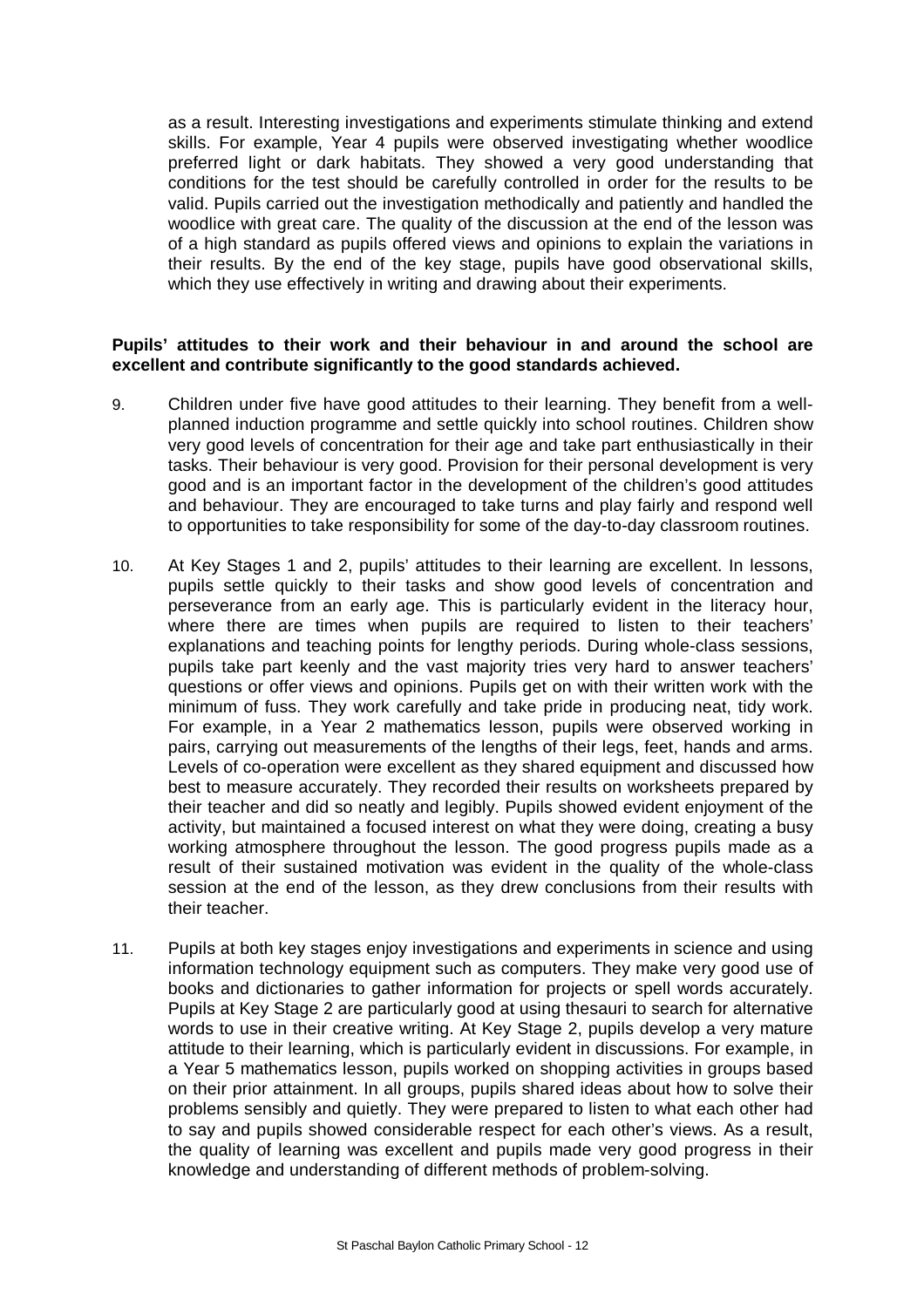12. The behaviour of pupils throughout the school is excellent and this has a positive impact on their attainment and progress. The standard of behaviour in lessons is consistently high. Pupils are very aware of their teachers' high expectations of their behaviour and they respond well to these as a result of the very good relationships which exist between teachers and pupils. Teachers very rarely need to raise their voices or express displeasure in classrooms and this means that there are very few interruptions to the pace of learning. The school is an orderly community and pupils are polite and welcoming to visitors. They take good care of the school environment. Pupils are aware of the school's anti-bullying policy and the procedures to follow. However, bullying is not an issue in the school and there have been no exclusions.

#### **The quality of teaching is good at both key stages; teachers have high expectations and relationships with pupils are very good.**

- 13. The majority of lessons observed during the inspection were in literacy and numeracy, where teaching is consistently good at both key stages. Taking into account all the lessons seen during the inspection, the quality of teaching is a strength of the school and is good overall. About 90 per cent of the teaching was at least good, including about 40 per cent which was very good. About ten per cent was excellent. Instances of excellent teaching were observed at both key stages. The remaining lessons were satisfactory.
- 14. Teaching for the children under five and at both key stages is characterised by high expectations of what pupils can achieve. Teachers are successful in using assessment information well to plan activities for pupils that are closely matched to their needs, so that there is sufficient challenge for pupils of different prior attainment. This is partly helped by the school's policy of placing pupils in classes based on their prior attainment. Within each class, teachers use their good knowledge and understanding of what pupils need to do to improve and this results in pupils' learning moving at a good pace. The teaching of basic skills is very good in literacy and numeracy and, as a result, pupils at Key Stage 1 are provided with a secure foundation for their future learning at Key Stage 2.
- 15. At Key Stage 1, in the best teaching, the pace of lessons is rapid. Teachers use questions very effectively to keep pupils highly motivated. Expectations of pupils' work and behaviour are high and, because of the excellent relationships that exist in classrooms, these expectations are successfully transferred to pupils, who work hard and behave well. Introductions to lessons are stimulating and this helps pupils to tackle their practical work keenly. For example, in a Year 2 literacy lesson, at the beginning, the teacher involved pupils well in a whole-class session. She effectively linked pupils' previous learning about the structure of information books to the study of a text about Florence Nightingale. The teacher talked enthusiastically about the text and this raised pupils' interest in their work. She used a variety of questions skilfully to extract accurate answers from pupils, set them thinking or improve the depth of their understanding. Teachers promote the correct subject terminology at all times, for example in information technology, which successfully extends pupils' vocabulary. Lessons are well resourced with helpful materials and equipment. For example, in a Reception class numeracy lesson, the teacher made very good use of hoops, toy cars and number cards to demonstrate ways of making ten. She used a large card clock effectively to reinforce learning about time and then skilfully moved the activity into a time game which pupils enjoyed.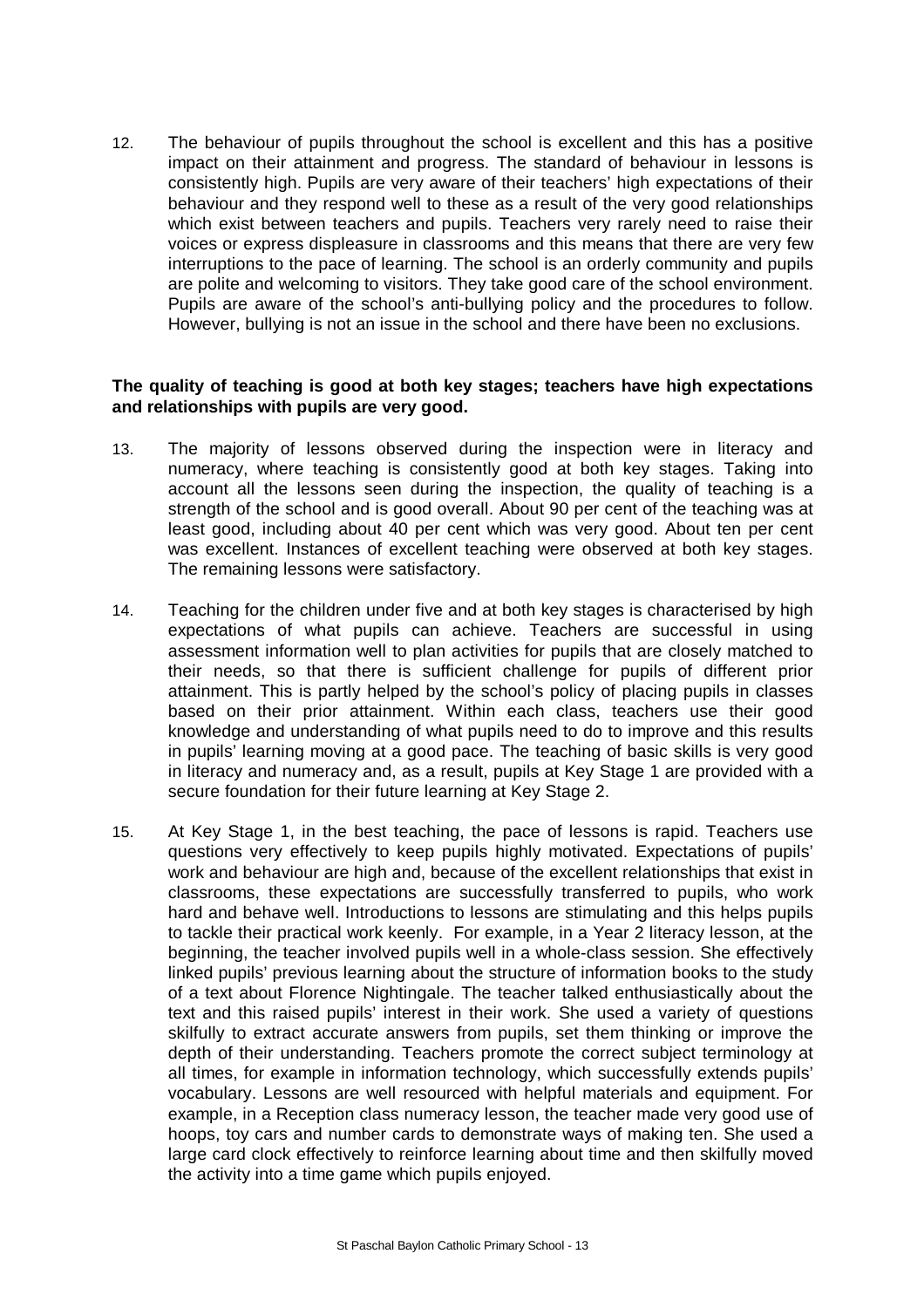- 16. At Key Stage 2, in the best lessons, what pupils have to say is greatly valued, successfully raising their self-esteem and confidence. This has a significant impact on the good progress made by pupils as they respond positively to challenges posed by teachers. For example, in a Year 6 numeracy lesson, the opening mental activity session moved along at a swift pace as pupils responded eagerly to the questions posed by the teacher. Pupils' confidence was such that they were not worried if they made errors and were prepared to talk with others about how errors could be corrected. Teachers often share the purpose of the lesson with pupils, often by writing it on a blackboard or a flipchart. This is helpful in focusing pupils' attention through the course of the lesson on why they are doing their tasks and contributes to the quality of the learning experience. For example, in a Year 3 science lesson on the identification of organisms, the teacher used a flipchart at the start to emphasise the purpose of the lesson. The task was a difficult one but the teacher was able to refer pupils back to the objectives during the lesson and this helped many pupils to extend their knowledge and understanding. In lessons where there are shortcomings, but are otherwise satisfactory, teachers miss opportunities for pupils to follow their own lines of enquiry or work collaboratively.
- 17. The teaching of pupils with special educational needs is very good. Individual education plans identify specific areas for improvement and pupils receive wellstructured, step-by-step tuition which helps them make good progress towards targets in the plans. Communication between the special needs co-ordinator, teaching and non-teaching staff is very good. Some older pupils in Key Stage 2 have made substantial improvements in their standards of attainment in the end of key stage national tests as a result of very effective teaching by the special needs co-ordinator.

#### **Links with parents and the local community are excellent.**

- 18. The partnership the school has with its parents and the local community is excellent. Parents are very supportive of the work of the staff and governors and serve the school very well. Some parents are members of the governing body, and others provide valuable support in classrooms, on school visits and residential trips or in improvements to the accommodation. Substantial funds are raised through events organised by the parent/teacher association and the resources of the school are considerably enhanced by their efforts. Parents are very appreciative of the extensive range of extra-curricular activities provided by the school, including lunchtime and after-school clubs.
- 19. The headteacher has largely been responsible for establishing effective links with parents. He believes strongly in the value of parents' involvement in their children's education because of its impact on academic and social development. As a result, he has worked hard to involve parents at every opportunity in their children's education. He is very well supported by teachers and governors in this respect and all make themselves accessible to parents. Parents are made very welcome in the school and are able to visit at any time to discuss problems and concerns when they arise. They are kept very well informed about the progress their children make through formal parents' meetings each term, as well as through informal contacts, often at the end of the day when teachers talk to parents and carers as they collect their children. Annual reports are very thorough and explain what pupils need to do to improve. Parents are provided with regular information about the life of the school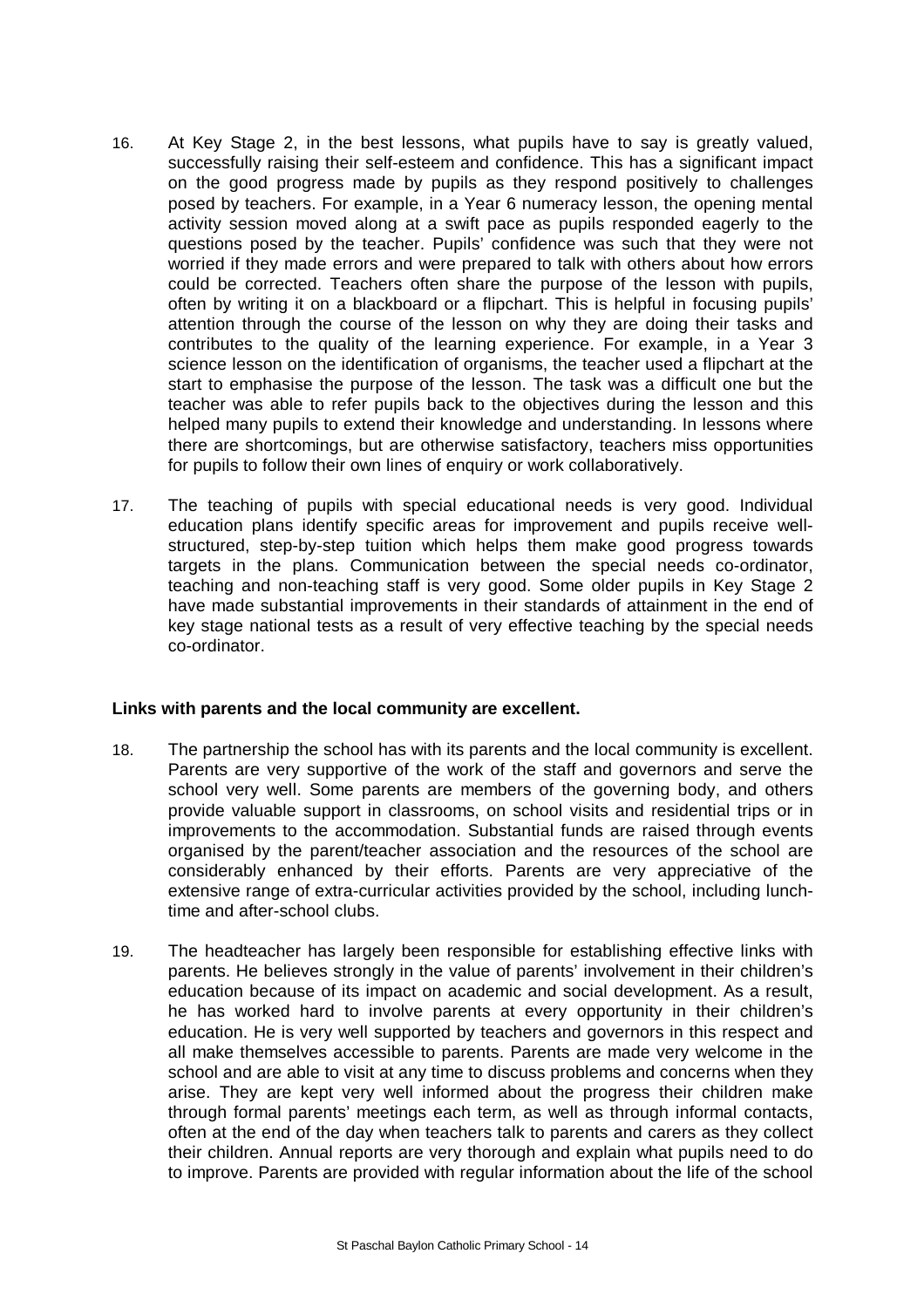through newsletters and the prospectus. The school holds curriculum information evenings to help parents understand changes to their children's education such as the implementation of the literacy and numeracy hours. Parents value these events. Many parents show an interest in their children's school work and provide support at home, for example helping with reading and spelling. Parents are pleased with the link between themselves and their children's class teachers provided by the Reading Record Book, in which helpful comments and observations are written. The interest parents take is shown by the request made by some parents for a similar record book to be established linked to mathematics homework.

20. Pupils' learning is successfully extended through links with the parish church and the local community. People from the local area come into school to share their experiences with pupils, for example supporting themes in history. Very good use is made of the local area for fieldwork, for example when studying life in towns and cities in geography. Visits further afield, for example to Llandudno, effectively extend pupils' experiences and enable them to apply their skills, knowledge and understanding to practical situations. A significant aspect of the life of the school is the annual residential visit that takes place in the first two weeks of the summer holiday each year. This is well attended by both pupils, parents, staff and governors and makes a significant contribution to the quality of the relationships that exist between the school and its local community.

#### **The leadership and management provided by the headteacher are excellent and provide a clear educational direction to the life and work of the school.**

- 21. The school ethos is excellent and its aims and values are successfully met. They are reflected in the excellent attitudes and behaviour of the pupils and the very effective procedures for promoting pupils' well-being and safety. Parents are very supportive of the aims and values that the school promotes. The influence of the headteacher in developing and maintaining these strengths is considerable. He provides a clear educational direction to the life and work of the school and has made a significant contribution to the commitment shown by staff and governors to raise standards. His sensitive leadership and management strategies are very successful and, as a result, relationships are very good, teamwork is strong and pupils work hard in a secure, well-ordered environment. The deputy headteacher fulfils his role very effectively. Co-ordinators are fully aware of their roles and responsibilities and carry them out efficiently.
- 22. The headteacher has a thorough knowledge and understanding of the priorities facing the school and this makes an important contribution to his success in promoting school improvement. For example, he pays close attention to pupils' standards of achievement by monitoring teachers' planning, pupils' work and teachers' assessments of pupils' attainment and progress. Co-ordinators make a significant contribution to this process by gathering information about standards in their subjects, leading reviews of the curriculum, sampling pupils' work and discussing individuals and groups of pupils with colleagues. In addition, the headteacher, staff and governors closely analyse the results of national tests at the end of both key stages. As a result, school and national data are used very effectively to focus resources on improving standards where weaknesses have been identified. The special needs co-ordinator and non-teaching staff play an important role in complementing the work of class teachers in following the action planned. The headteacher, in conjunction with the governors, continually assesses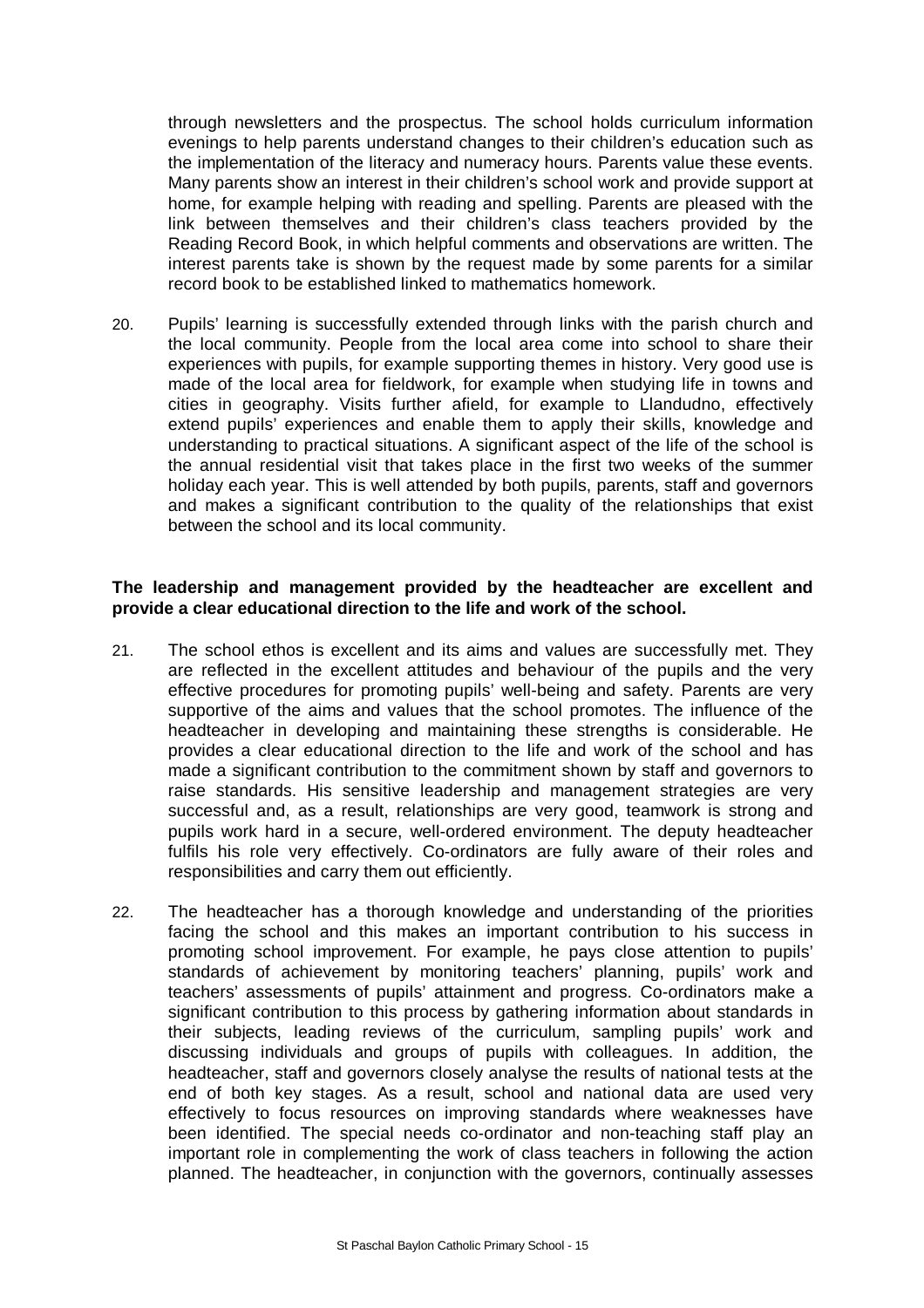the future needs of the school to determine how best to use the school budget and additional funding to raise standards. For example, a new classroom has recently been completed to relieve pressure on class sizes and another classroom is planned for the near future. Effective adjustments have been made to the accommodation for the installation of a computer suite. As a result, standards of attainment in information technology have improved at the end of both key stages.

23. Appropriate plans for school improvement are detailed in the school development plan. The plan is an effective working document to which the headteacher and governors regularly refer in order to monitor the success of initiatives. Success criteria are included, which relate to specific skills or groups of pupils where weaknesses have been identified and these are successful in helping staff and governors track the progress made. All governors and staff are involved in the annual review of the plan, and parents' views are also sought. There are no procedures for formally gathering pupils' views about the life and work of the school, for example through a school council, to take advantage of the mature and responsible attitudes of the vast majority of pupils in the school. Governors manage the school's finances very efficiently. They allocate financial and other resources to priorities in the school development plan only after considerable debate and discussion in order to ensure that standards will improve as a result.

### **WHAT COULD BE IMPROVED**

#### **The use of literacy and numeracy skills in other areas of the curriculum.**

- 24. The close attention paid by staff to the requirements of the national guidelines for the literacy hour has resulted in a very successful extension of pupils' knowledge and understanding of grammar, parts of speech, punctuation and spelling at both key stages. This is evident in much of their written work. However, opportunities for pupils to practise and refine these writing skills have been mainly confined to literacy lessons. Writing in different styles and for particular reasons in other subjects of the curriculum has been given less emphasis in teachers' planning and, as a result, has reduced the chances available to improve on the good standards of writing that already exist at both key stages. The subject co-ordinator is aware of this and has plans to promote formal links between writing and subjects such as science, history and geography from September 2000 onwards.
- 25. The implementation of the literacy hour has resulted in some aspects of English receiving a smaller allocation of time in the curriculum. Pupils gain many ideas for their writing from reading and listening to a wide range of stories. A decision by the school, when the literacy hour was introduced, not to timetable story time has removed an important opportunity for pupils to broaden their experiences.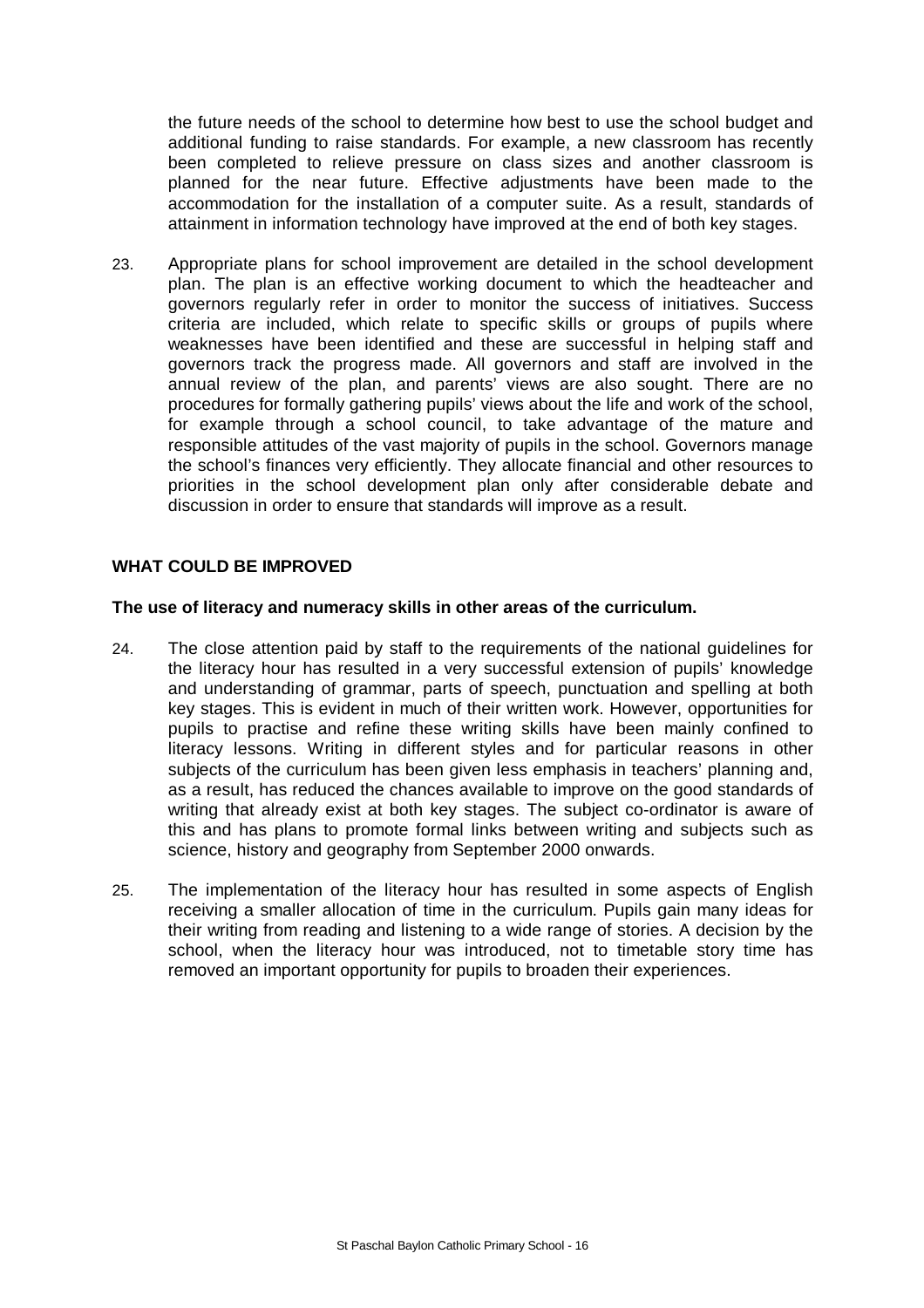26. Staff have worked hard to successfully implement the numeracy hour. They have made good use of the national guidelines and, as a result, pupils' standards of attainment in some aspects of the subject, such as mental calculations and strategies for problem-solving, have improved. Lessons are well planned and teachers include interesting activities for pupils to apply their increasing knowledge and understanding. However, the strong focus on planning for good quality numeracy lessons has meant that chances for pupils to use their skills in other subjects have not always been included in teachers' planning. Pupils have opportunities, for example, to work with numbers in science, recording measures of length, weight and temperature during investigations, and using co-ordinates in geography map work, but formal identification of the regular use of numeracy skills across the curriculum is not common practice.

#### **The range of opportunities for pupils to work independently or collaboratively, for example by following up their own lines of enquiry.**

- 27. The vast majority of activities are teacher-directed and led. This approach has several advantages. For example, it is successful in ensuring full coverage of the National Curriculum and teachers can pay close attention to the progressive development of skills between year groups and key stages. The main disadvantage is that pupils are not given enough responsibility for their own learning, which comes from independent enquiry and collaborative group work. Pupils have excellent attitudes to their learning and opportunities are missed in mathematics, science, history and geography in particular, for pupils to use their skills working by themselves or with others following their own lines of enquiry, increasing the amount of challenge.
- 28. Teachers are aware of the need to provide sufficient challenge for pupils of different prior attainment in lessons and often include in their lesson plans extra activities for pupils to move on to when they have completed the main task. There are occasions in lessons when some pupils, particularly the higher attaining pupils, could start with these tasks, rather than completing ones which consolidate what they know already. This is not the case in literacy and numeracy lessons, where pupils invariably start their group activities at suitably challenging levels.

#### **The amount of time allocated to physical education.**

29. No lessons were observed in physical education during the inspection so it is not possible to make a judgement about standards. However, the limited amount of time for physical education was reported as a key issue at the time of the previous inspection and the situation remains unchanged since then. The percentage of teaching time currently allocated to physical education in Key Stage 1 classes each year is four per cent and three per cent for Key Stage 2 classes. This equates to one session per week for each class. The length of sessions varies from thirty-five minutes, for example in Years 2 and 4, to seventy minutes in Year 1. The limited amount of time available affects pupils' progress, since the development of skills in dance, gymnastics and games cannot be guaranteed because of breaks in the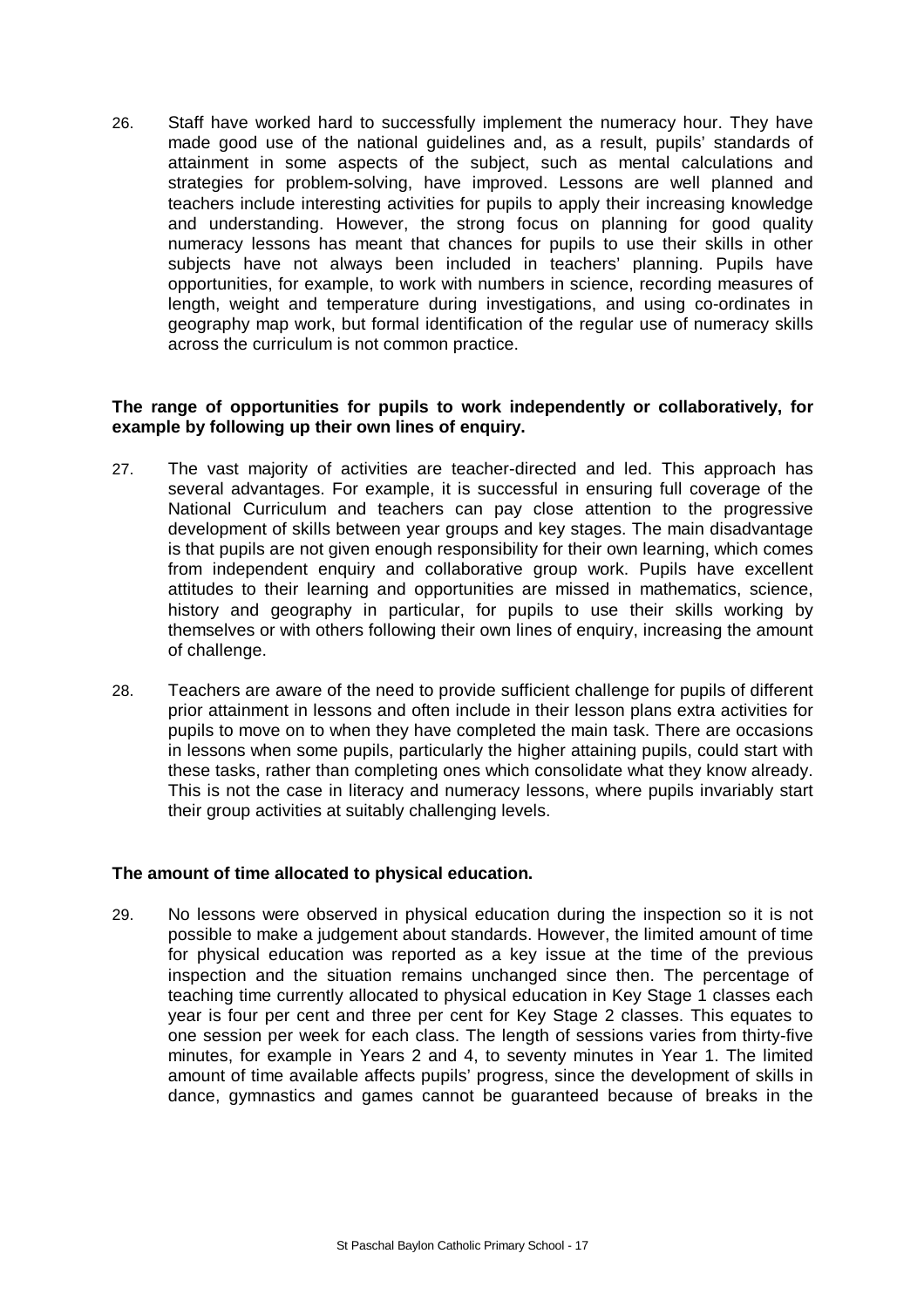continuity of learning. The wide range of sports and games on offer in the extracurricular activities programme extends the amount of time spent in physical activities for those pupils from Key Stage 2 who attend, but there are few opportunities available for pupils at Key Stage 1.

#### **The space and facilities for the children under five.**

- 30. The space and facilities available for the children under five do not match the requirements of the national guidelines and place restrictions on the progress pupils make in their physical and creative development. The classroom is small and this makes it difficult for teaching and non-teaching staff to leave out a full range of activities each day for children to use. Space for structured play is limited and, as a result, children spend more time working at their desks than is desirable. There is no secure outside play area for children to extend their skills, for example by using large play equipment. Staff are very aware of the limitations created by the accommodation and make complex planning arrangements to make good use of the school hall and the small spaces available outside the classroom.
- 31. The headteacher and governors have useful plans for September 2000 to continue the improvements made in the provision for children under five by relocating the class in a larger classroom, currently used by Year 5 and 6 pupils, and creating an enclosed outside play area.

#### **WHAT SHOULD THE SCHOOL DO TO IMPROVE FURTHER?**

- 32. To raise standards further, the governors, headteacher and staff should:
	- make more effective use of other areas of the curriculum, such as science, history and geography, to promote pupils' learning in literacy and numeracy;
	- give pupils at both key stages greater responsibility for their own learning by including more opportunities for them to work independently and collaboratively;
	- increase the amount of time allocated each week at both key stages for physical education;
	- improve the accommodation and facilities, as planned, for the children under five.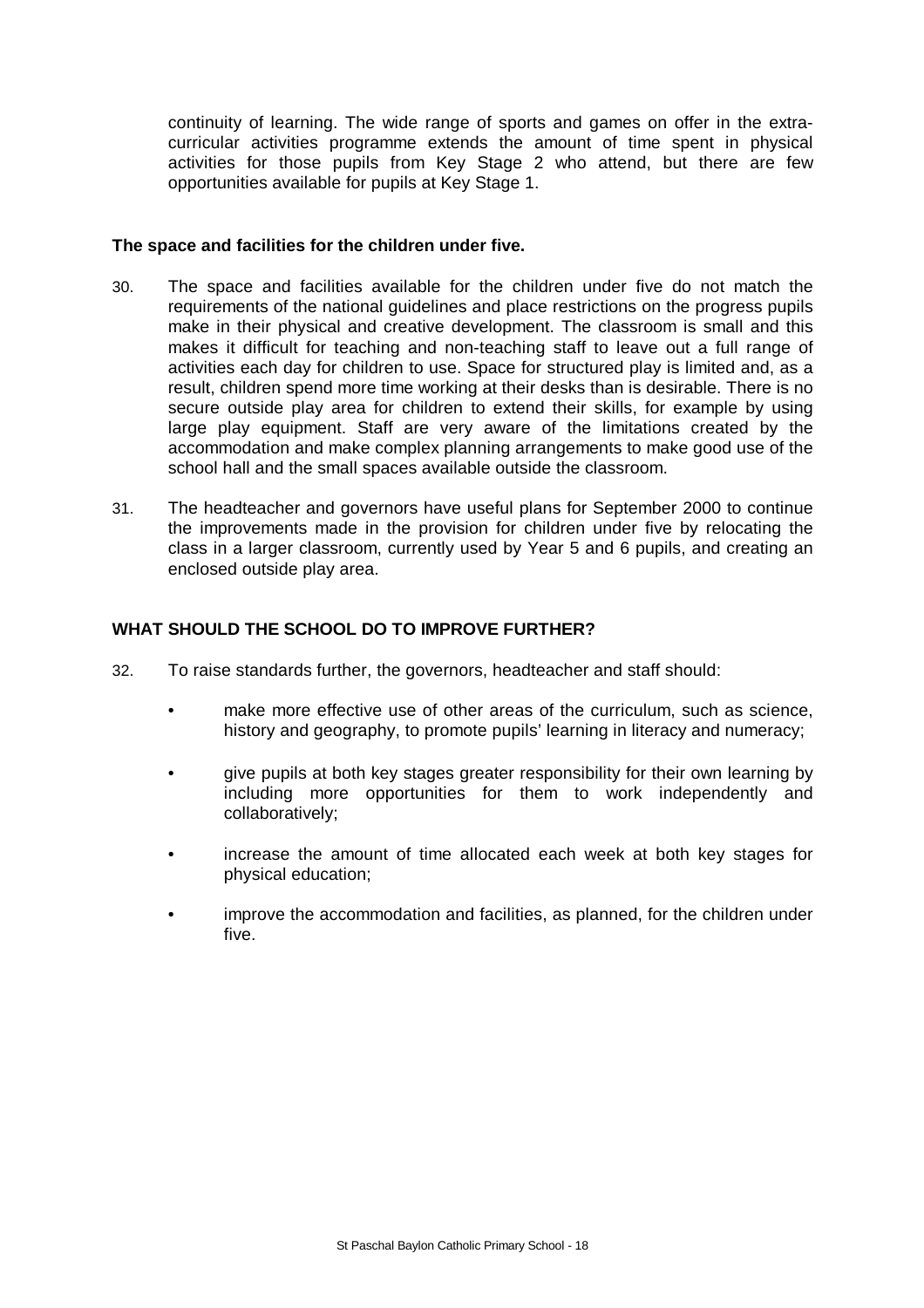## **PART C: SCHOOL DATA AND INDICATORS**

#### *Summary of the sources of evidence for the inspection*

Number of lessons observed

Number of discussions with staff, governors, other adults and pupils

#### *Summary of teaching observed during the inspection*

| Excellent | Very good | Good | Satisfactory | Unsatisfactory | Poor | Very Poor |
|-----------|-----------|------|--------------|----------------|------|-----------|
| 10.3      | 38.0      | 41.4 | 0.3          |                |      |           |

*The table gives the percentage of teaching observed in each of the seven categories used to make judgements about lessons.*

#### *Information about the school's pupils*

| Pupils on the school's roll                                      | Nurserv | $YR - Y6$ |
|------------------------------------------------------------------|---------|-----------|
| Number of pupils on the school's roll (FTE for part-time pupils) |         | 331       |
| Number of full-time pupils eligible for free school meals        |         | 44        |
| $\sim$ $\sim$                                                    |         |           |

*FTE means full-time equivalent.*

| Special educational needs                                           | Nurserv | $YR - Y6$ |
|---------------------------------------------------------------------|---------|-----------|
| Number of pupils with statements of special educational needs       |         |           |
| Number of pupils on the school's special educational needs register |         | 19        |

| English as an additional language                       | No of pupils |
|---------------------------------------------------------|--------------|
| Number of pupils with English as an additional language |              |

| Pupil mobility in the last school year                                       | No of pupils |
|------------------------------------------------------------------------------|--------------|
| Pupils who joined the school other than at the usual time of first admission | 9            |
| Pupils who left the school other than at the usual time of leaving           |              |

#### *Attendance*

#### **Authorised absence Unauthorised absence**

|                           | %   |                           | %   |
|---------------------------|-----|---------------------------|-----|
| School data               | 5.2 | School data               | 0.1 |
| National comparative data | 5.4 | National comparative data | 0.5 |

*Both tables give the percentage of half days (sessions) missed through absence for the latest complete reporting year.*

| 29 |  |
|----|--|
| 15 |  |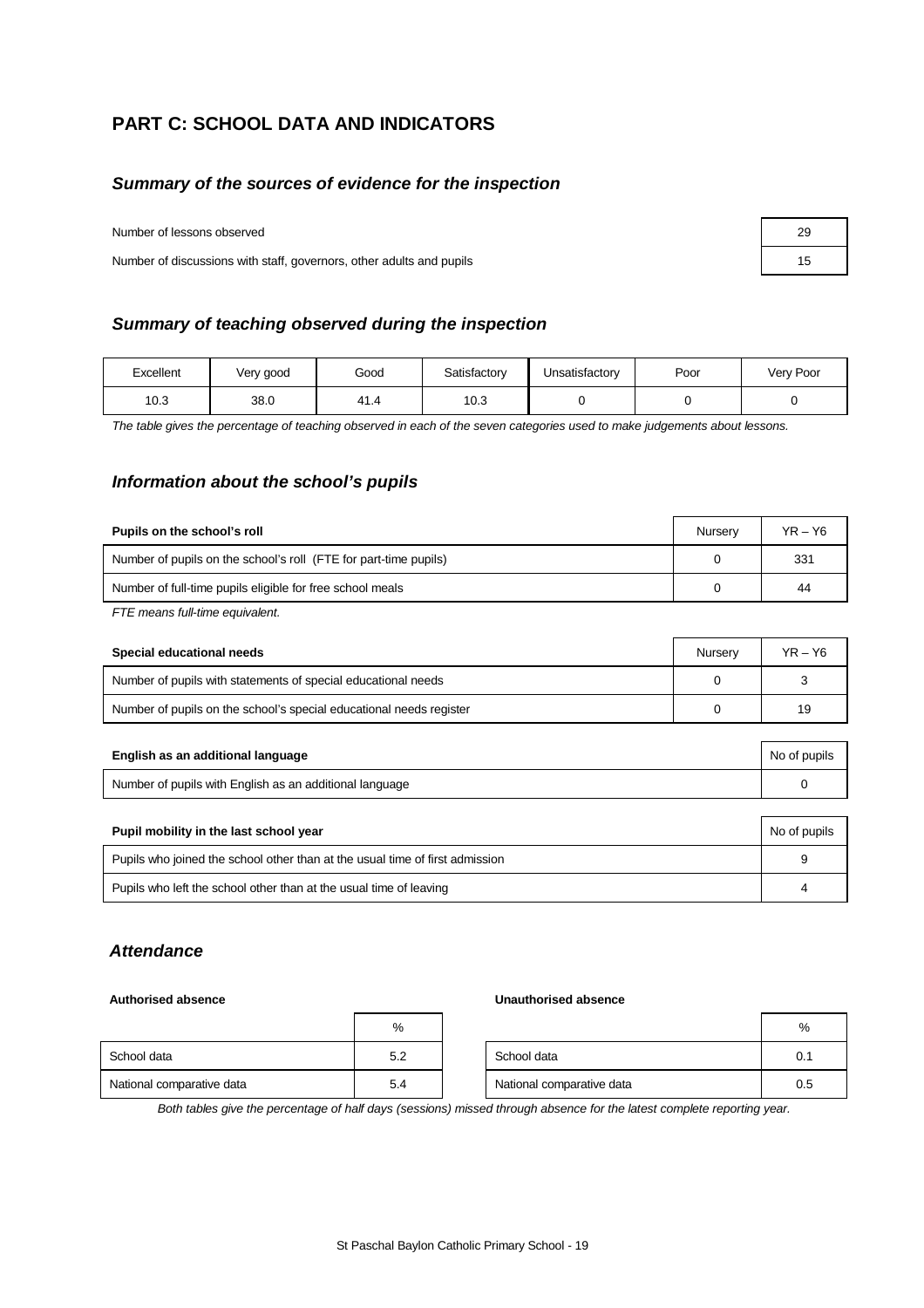## *Attainment at the end of Key Stage 1*

|                                                                                        |             |         |          | <b>Boys</b> | Girls              | Total |  |
|----------------------------------------------------------------------------------------|-------------|---------|----------|-------------|--------------------|-------|--|
| Number of registered pupils in final year of Key Stage 1 for the latest reporting year |             |         | 1999     | 27          | 24                 | 51    |  |
|                                                                                        |             |         |          |             |                    |       |  |
| Reading<br><b>National Curriculum Test/Task Results</b>                                |             |         |          | Writing     | <b>Mathematics</b> |       |  |
|                                                                                        | <b>Boys</b> | 25      | 27<br>25 |             |                    |       |  |
| Numbers of pupils at NC level 2<br>and above                                           | Girls       | 24      |          | 24          |                    | 23    |  |
|                                                                                        | Total       | 49      |          | 51          |                    | 48    |  |
| Percentage of pupils                                                                   | School      | 96 (96) |          | 100 (94)    | 94 (85)            |       |  |
| at NC level 2 or above                                                                 | National    | 82 (80) |          | 83 (81)     | 87 (85)            |       |  |
|                                                                                        |             |         |          |             |                    |       |  |

| Teachers' Assessments                        |             | <b>English</b> | <b>Mathematics</b> | <b>Science</b> |
|----------------------------------------------|-------------|----------------|--------------------|----------------|
|                                              | <b>Boys</b> | 24             | 25                 | 25             |
| Numbers of pupils at NC level 2<br>and above | Girls       | 24             | 23                 | 24             |
|                                              | Total       | 48             | 48                 | 49             |
| Percentage of pupils                         | School      | 94 (93)        | 94 (94)            | 96 (94)        |
| at NC level 2 or above                       | National    | 82 (81)        | 86 (85)            | 87 (86)        |

*Percentages in brackets refer to the year before the latest reporting year.*

## *Attainment at the end of Key Stage 2*

|                                                                                        | Year | <b>Bovs</b> | Girls | Total |
|----------------------------------------------------------------------------------------|------|-------------|-------|-------|
| Number of registered pupils in final year of Key Stage 2 for the latest reporting year | 1999 | 25          | 34    | 59    |

| <b>National Curriculum Test/Task Results</b>   |             | English | <b>Mathematics</b> | <b>Science</b> |
|------------------------------------------------|-------------|---------|--------------------|----------------|
| Numbers of pupils at NC level 4<br>and above   | <b>Boys</b> | 18      | 18                 | 20             |
|                                                | Girls       | 29      | 32                 | 29             |
|                                                | Total       | 47      | 50                 | 49             |
| Percentage of pupils<br>at NC level 4 or above | School      | 80 (86) | 85 (79)            | 83 (88)        |
|                                                | National    | 70 (65) | 69 (58)            | 78 (69)        |

| <b>Teachers' Assessments</b>                 |             | <b>English</b> | <b>Mathematics</b> | <b>Science</b> |
|----------------------------------------------|-------------|----------------|--------------------|----------------|
|                                              | <b>Boys</b> | 19             | 19                 | 21             |
| Numbers of pupils at NC level 4<br>and above | Girls       | 30             | 30                 | 31             |
|                                              | Total       | 49             | 49                 | 52             |
| Percentage of pupils                         | School      | 83 (83)        | 83 (82)            | 88 (90)        |
| at NC level 4 or above                       | National    | 68 $(n/a)$     | 69 (n/a)           | 75 (n/a)       |

*Percentages in brackets refer to the year before the latest reporting year.*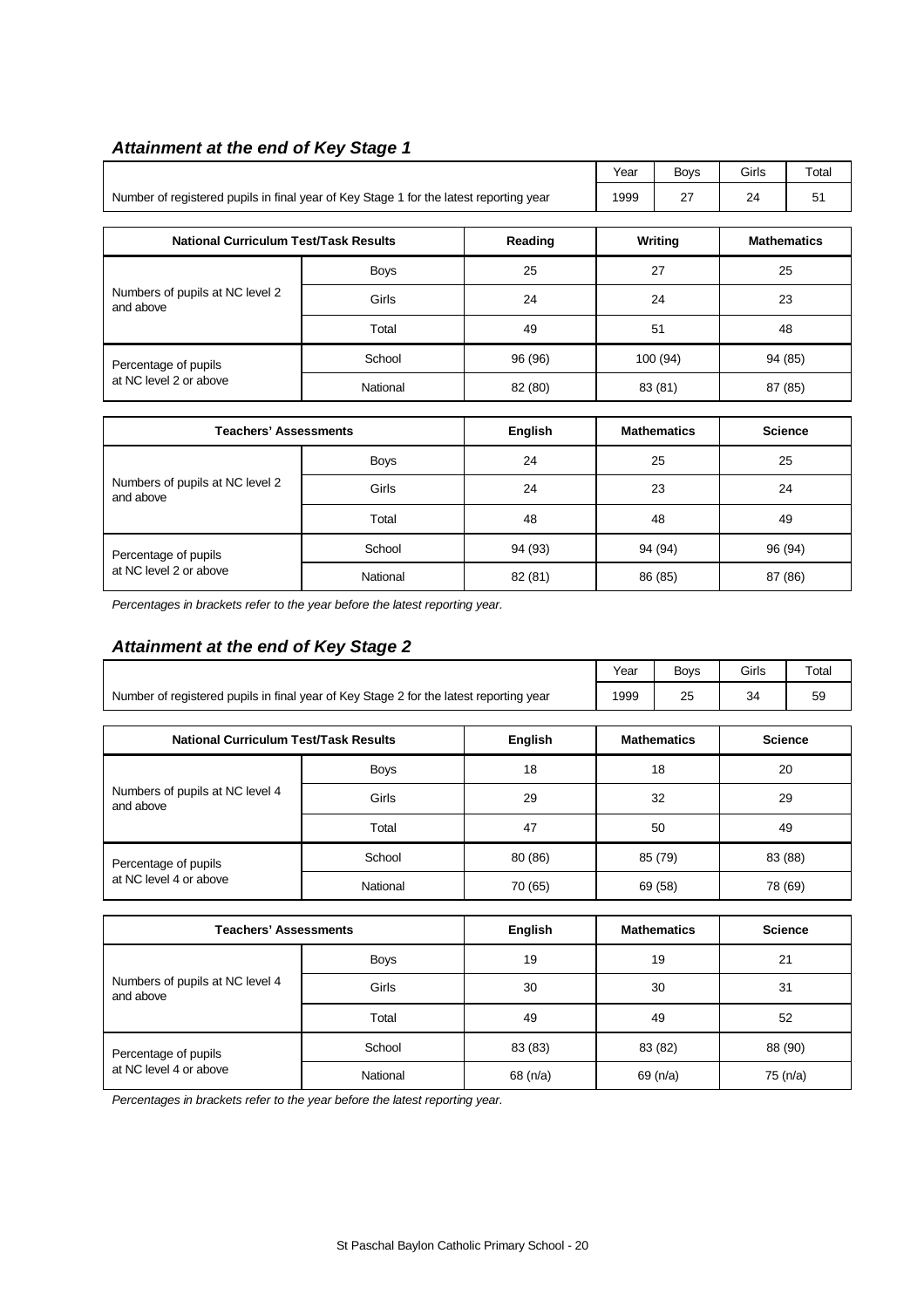|                                 | No of pupils |                              | Fixed period | Perma |
|---------------------------------|--------------|------------------------------|--------------|-------|
| Black - Caribbean heritage      | 0            | Black - Caribbean heritage   | 0            | 0     |
| Black - African heritage        | 5            | Black - African heritage     | 0            | 0     |
| $Black - other$                 | $\Omega$     | $Black - other$              | 0            | 0     |
| Indian                          |              | Indian                       | 0            | 0     |
| Pakistani                       | $\Omega$     | Pakistani                    | 0            | 0     |
| Bangladeshi                     | $\Omega$     | Bangladeshi                  | 0            | 0     |
| Chinese                         |              | Chinese                      | 0            | 0     |
| White                           | 274          | White                        | 0            | 0     |
| Any other minority ethnic group | 0            | Other minority ethnic groups | 0            | 0     |

 $\overline{\phantom{a}}$ 

*This table refers to pupils of compulsory school age only. This table gives the number of exclusions of pupils of*

#### **Qualified teachers and classes: YR – Y6**

| Total number of qualified teachers (FTE) | 15.2 | Financial year | 1998 |
|------------------------------------------|------|----------------|------|
| Number of pupils per qualified teacher   | 21.8 |                |      |
| Average class size                       | 30.1 |                |      |

#### **Education support staff: YR - Y6**

| Total number of education support staff |     |
|-----------------------------------------|-----|
| Total aggregate hours worked per week   | 172 |

#### **Qualified teachers and support staff: nursery**

| Total number of qualified teachers (FTE) |  |
|------------------------------------------|--|
| Number of pupils per qualified teacher   |  |
|                                          |  |
| Total number of education support staff  |  |
| Total aggregate hours worked per week    |  |
|                                          |  |
| Number of pupils per FTE adult           |  |

*FTE means full-time equivalent.*

#### *Ethnic background of pupils Exclusions in the last school year*

| No of pupils |                              | Fixed period | Permanent |
|--------------|------------------------------|--------------|-----------|
| O            | Black - Caribbean heritage   |              |           |
| 5            | Black - African heritage     | ∩            |           |
| 0            | $Black - other$              | 0            | O         |
|              | Indian                       | 0            | 0         |
| 0            | Pakistani                    | 0            | 0         |
| 0            | Bangladeshi                  | 0            | 0         |
|              | Chinese                      | $\Omega$     | O         |
| 274          | White                        | $\Omega$     | 0         |
|              | Other minority ethnic groups |              |           |

*compulsory school age, which may be different from the number of pupils excluded.*

### *Teachers and classes Financial information*

| <br>، Total number<br>∵of qualified teachers⊣<br>$\sqrt{2}$<br>'⊢<br>-- | $\sim$<br>℩ϧ<br>ے. ب<br>____ |  | <b>Financial vear</b> | QQR/QC |
|-------------------------------------------------------------------------|------------------------------|--|-----------------------|--------|
|-------------------------------------------------------------------------|------------------------------|--|-----------------------|--------|

| Average class size                           | 30.1 |                                            | £       |
|----------------------------------------------|------|--------------------------------------------|---------|
|                                              |      | Total income                               | 566,279 |
| Education support staff: YR - Y6             |      | Total expenditure                          | 605,667 |
| Total number of education support staff      | 9    | Expenditure per pupil                      | 1.777   |
| Total aggregate hours worked per week<br>172 |      | Balance brought forward from previous year | 51,969  |
|                                              |      | Balance carried forward to next year       | 12,581  |